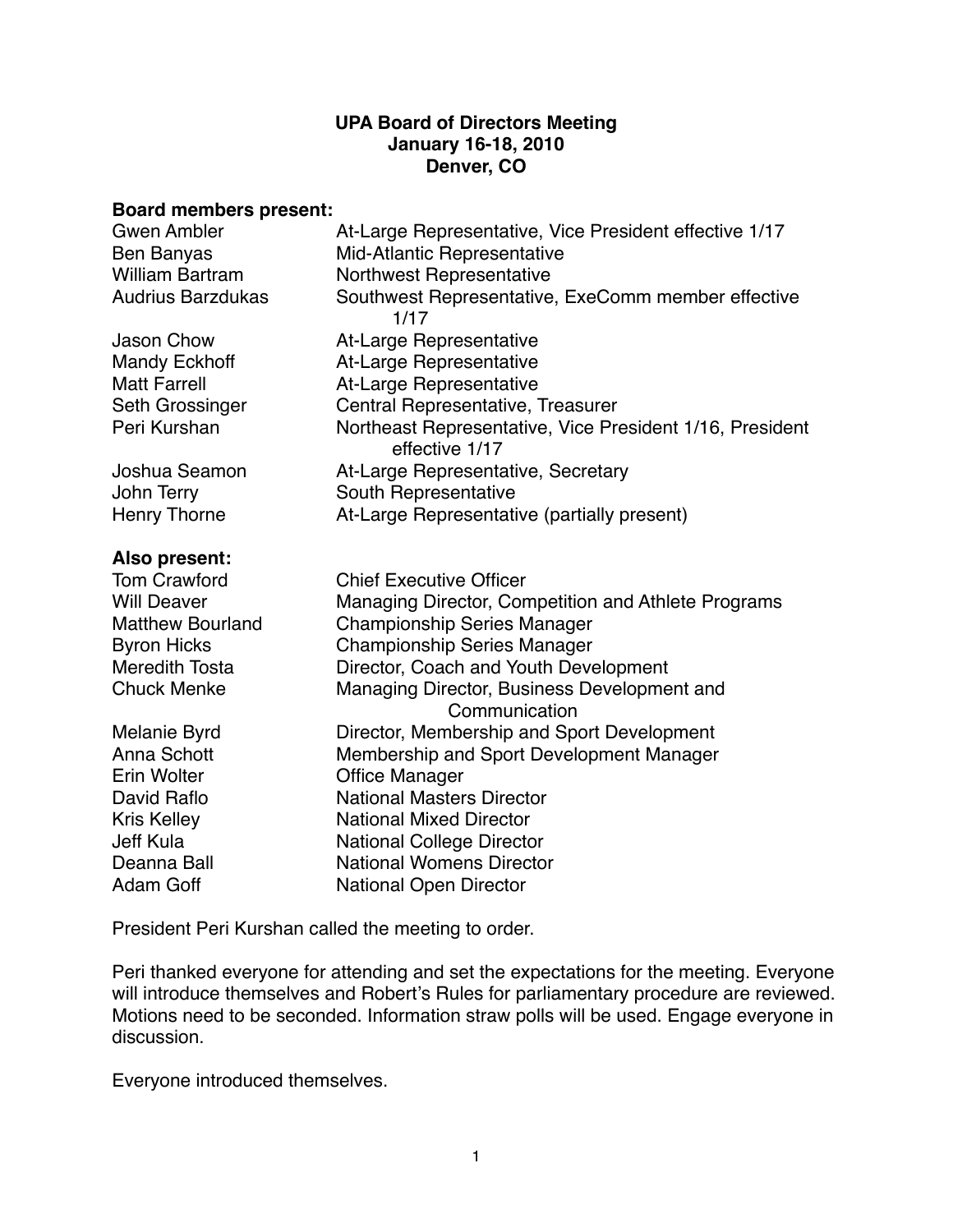Peri reviewed the overview of the day.

Chuck Menke presented a new DVD of material from Club Nationals.

## **Strategic Plan Review**

## **Membership and Outreach - Melanie Byrd**

**College:** We need tools to help college sports administrators. The biggest thing we can do is to help start Intramural level Ultimate. The Club level is done by students and Intramurals by non-players. We need to help people start programs who know nothing about Ultimate. The information will also be helpful to parks and recreational departments. It will help to avoid reinventing the wheel. We should have a relationship with a stable position at a given school since students leave. Ultimate, LAX, and Rugby are the big three club sports. We want to show schools there is a larger organization. This past summer the administrators we reached at past PE conferences gave glowing reviews of Ultimate and the UPA. College sports administrators would like more consistent contact with their teams.

**Women's Leadership:** Got rolled over to 2010 on purpose. We'll develop the leadership training program, do one regional workshop, and work on an assessment system.

**Leagues:** A lot is contingent on our IT system. We will market our offerings at UPA events and place info tents at college and club champs. At the college champs we made a great spectator tent. Sold spectator guides. Lots depends on the affiliate model. League membership vs. individual membership.

**Membership:** We surveyed during the strategic plan to see if the membership liked the cycle we're on. People prefer being a member for a year. There are many different ways to sign up with other organizations -- early, multi-year. There are many different reasons we haven't done that yet. We need a new IT system first.

# **2010 Look Ahead – Melanie Byrd**

# **General Program Development:**

- League Organizers Conference 2011
- •Develop SOTG package for distribution to sanctioned events
- Make changes to grant program- more emphasis innovative projects; create separate support system to provide materials for start-up teams/leagues

# **College Development:**

- •Develop tools to address needs of club sports advisors
- •Develop college team advisory panel
- •Create timeline and budget for development of additional resources
- •Develop plan for maximizing communications with faculty advisors

# **Women's Leadership:**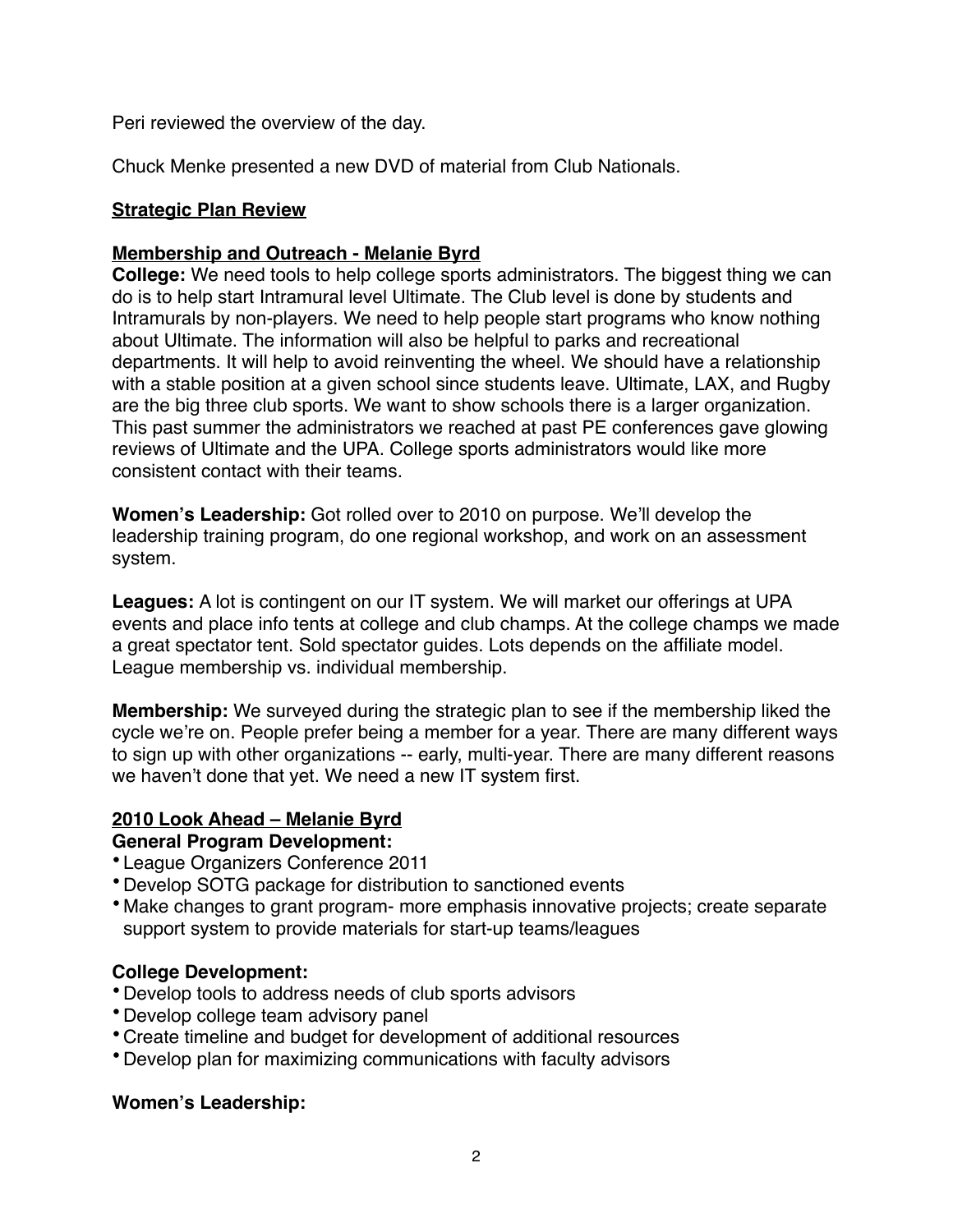- •Develop women's leadership training program
- •Develop curriculum to train the trainers
- •Pilot one workshop
- •Create system to assess impact

#### **Leagues/Local Organization Development:**

- •Determine goals of affiliate model
- •Begin development of a league affiliate model
- •Develop additional tools for league organizers

#### **Membership:**

- Market organization's offerings at UPA events (College & Club in 2010)
- •Contact parents directly regarding Friends & Family membership (now collecting addresses)
- •Hopes with new IT system are to explore:
	- o Recommendations for additional membership types
	- o Switch to non-calendar membership cycle
	- o Early bird-renewal and multiple year membership discounts
	- o Electronic subscription

#### **Competition and Athlete Programs - Will Deaver**

**College restructuring:** Accelerated the plans and incrementally attacked pieces of the plan. We expanded nationals to 40 teams, 4 days, and a showcase format. There was more time between games. Turned out to be great changes. Teams like the time off. The asymmetric schedule worked well. We eliminated size wild cards and we're heading towards a new strength wild card system. We supported a D3 tournament. We came up with a proposed plan and got feedback. In 2010 we will have an official regular season. We will be much more involved in the D3 national event. We will have a D3 coordinator.

**Grand Masters and Masters Women's Championship:** Part of the strategic plan. The response was overwhelmingly positive. We maxed out the field site and the event was very successful. There was a ton of positive feedback. We should have the event again and keep it in the summer. With this timing people will be able to play in more than one division in the club champs. ExeComm okay'd another event.

**Club Series Changes:** We're raising the masters anti-wild card limit. Competitionrelated incentives motivate people. You can gain a team by hosting an event. We added roster limits. The goal is to create more teams and provide more opportunities to play. No timeline yet. Rosters at national events are larger.

**Observer Program:** Ran 7 clinics of 10 that were planned. We're tracking experience and performance. Focused on the national level. The Ultimate Observer Association was created outside of the UPA. Both of the UOA founders are in the UPA observer system. One founder came to the materials revision meeting and contributed. We ran three experimental events in the spring and got feedback. Players voted to incorporate active up and down calls in the open division. Immediate referral for other calls. Seemed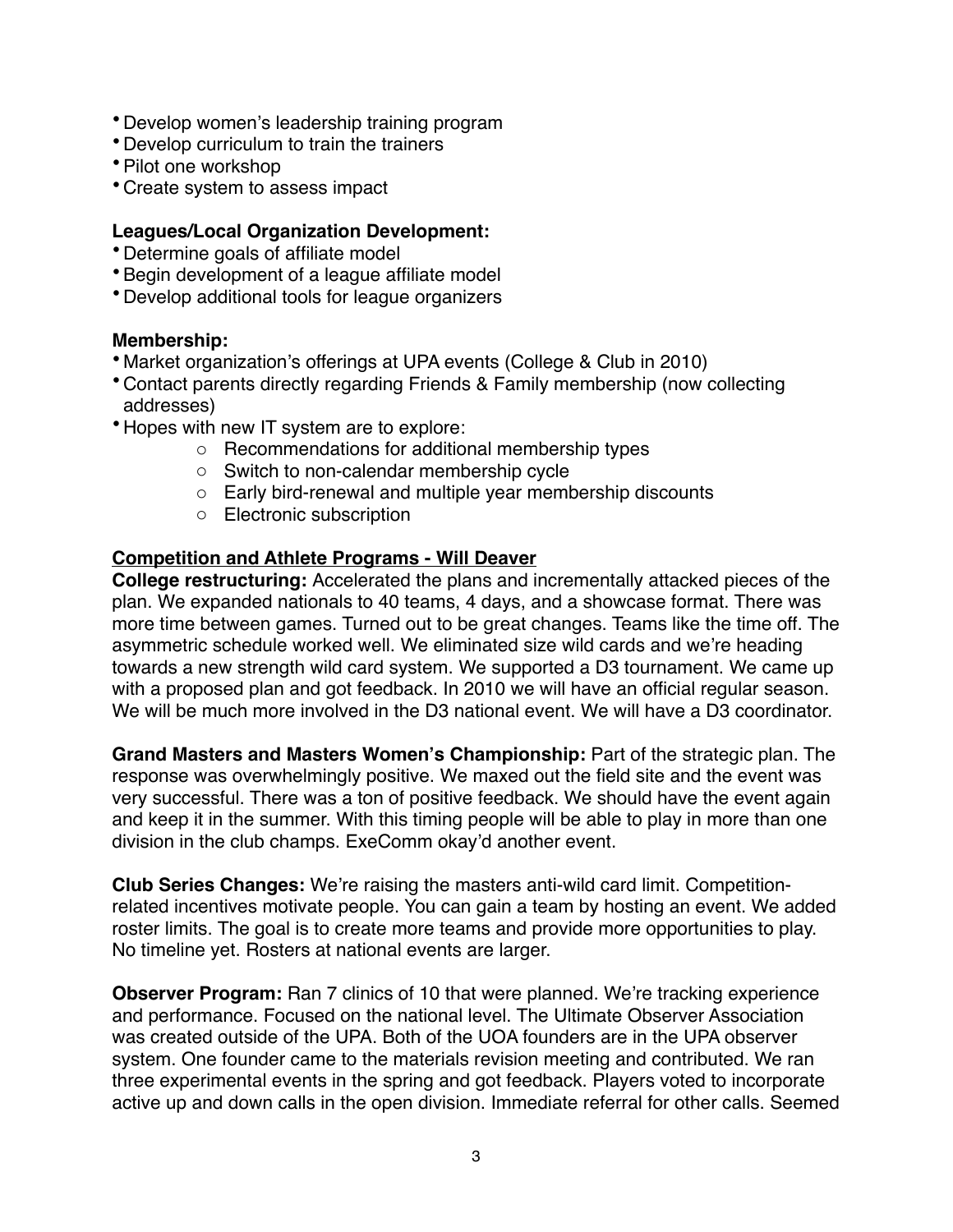like it worked okay. Instructional Observers are what observers might look like outside the highest level of competition.

#### **2010 Look Ahead - Will Deaver**

**College restructuring:** The 2010 season guidelines are in place. The first regular season sanctioned event happened last week. We like to do things really, really well and we want to make sure things are in order. Sometimes people get frustrated with the pace of change. If we go quickly, sometimes things won't go perfectly. The first event was the women's Santa Barbara Invite Qualifier. We have five sanctioned events next weekend. We are estimating 25-30 regular season sanctioned events. Many of the events were not sanctioned before. We are working with Rodney Jacobson to incorporate new features into the Score Reporter system. He has been making other upgrades.

**Grand Masters and Women's Masters Championships:** We have bids in from potential hosts. The decision will be made by the end of the month. We scaled back to a 16 GM and 16 WM event because they liked a two-day event. Cramming 20 teams into a 2-day event is too much and people do not like the format sacrifices. Do we need a qualifier? Further team vetting. The timing of the event is something some people have issues with. Some feel that holding it in the fall at Sarasota would bring more legitimacy. Also, there is an existing set of GM events that extend through the summer and into the fall. We scheduled our champs right in the middle of their short season. However, most GM teams like it just the way it is. We will continue to pay attention and see how it goes this year.

**Masters Division:** We are looking at the age limits. Plan is to increase the anti-wild card again. The goal is to move toward a time when the masters division will have its own sectional events.

**Club restructuring:** We are tackling the regular season, divisions, boundaries, and bids. The process could take more than a year. There are reasons to really jump on top of this. The system will probably be easier with club that colleges since there are no eligibility issue and more continuity between teams. The goal is to bring a proposal to the Board next January.

**Observer Program:** Our goal is to run 10 clinics this year and train more trainers. Will there be tiers to the training? Are we there yet? There is an opportunity with instructional observers, experimental events, and youth events. The head of our observer program trained a set of trainers to use our system in Canada for CUPA. They don't want to reinvent the wheel. We can share observers.

**Rules:** We require a rules quiz as part of the coaching certification process. We want to add a quiz to other events/levels.

**U-23 World Event:** The idea was floated to some people by WFDF. The UPA's response was that it wasn't going to fit into our plan for 2010, given existing resources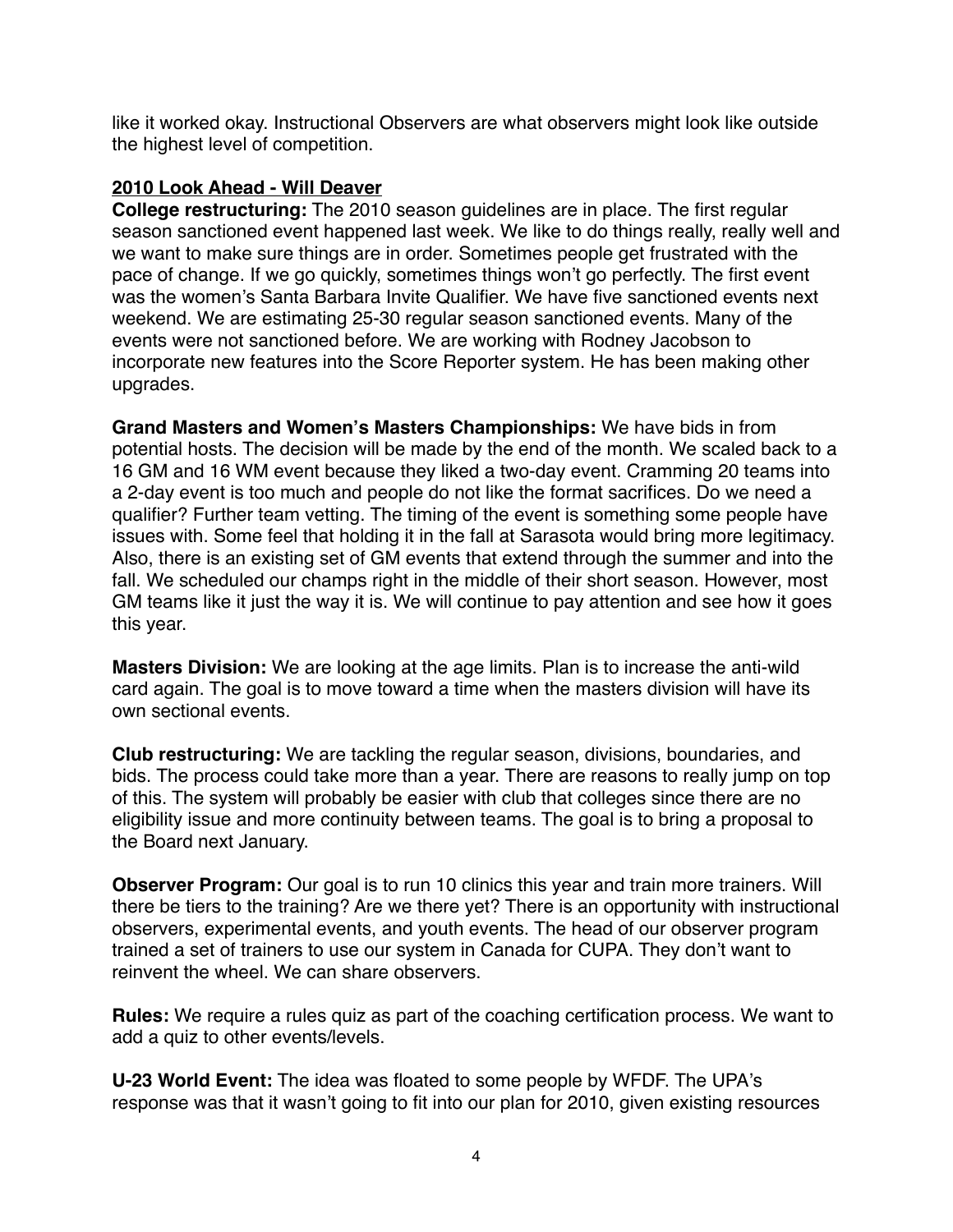and already full slate of plans. We would like to consider participating in the event at some point in the future. WFDF decided to move forward. The official announcement was just released by WFDF. The event has not been approved by their congress. The UPA's position is that we are still not planning to be a part of the 2010 event. Can someone else send a team for the USA? Not according to WFDF or the UPA. Canada said the same thing as us. They agreed with our position. As the National Governing Body, the focus of the strategic plan is advancing the sport of Ultimate in the US. We need to develop a more specific international strategy. Any time we send a team to an event like this it represents the UPA and the US. We need to make sure any team that goes into this event is selected and presented in the right way, so sufficient notification is critical.

## **Coach and Youth Development - Meredith Tosta**

**Youth Promotional Package:** Not slated until 2011. Meredith worked with Rob from UltiVillage on a promo video comprised of footage from YCCs (<http://media.upa.org>). We want to pilot these kits for mass distribution. The pilot states are Ohio and Nebraska. Some of the stages were quick. We're putting the materials together in 2010.

**Review MS/HS curriculum and re-write if necessary:** The material is great for PE teachers but it is pretty dated. It needs to be updated. A task force was created to review and revise. They have an outline and plan. Miranda Roth and Meredith will get together and write the new material. They got 3/4 of the way through in 2009.

**Non-school based play and the YCC structure:** People like non-school based play. There should be a national event. We needed to make it easier for people to be able to participate. We are giving priority to league teams, but we give more support to at-large plans. We provide a plan for when at-large teams apply. The 2010 competition guidelines will be online soon.

**Expand and develop the SYC program, provide state level guidelines for competition:** There are now new Regional Youth Director positions and a Youth Ultimate Resource Manual. It was too much for Meredith to be proactive with 50 states. The RYDs have been great. 11 articles from 8 authors in the Youth resource manual.

**Revamp coaching education:** Level I coaching clinics were morphed into two parts. The ethics section is being run as one part. Could run this portion at Easterns, Westerns, YCCs. 5 new coaching instructors were hired. We're running 23 clinics January through March.

**Resources for girls, identify leaders:** Not too much was done. IT support is needed. 2006 Worlds Juniors footage was taken and made into a girls promo clip. We need more footage of girls playing Ultimate.

#### **2010 Look Ahead - Meredith Tosta**

New promo material will be developed. A U-14 model will be formed, and new learning opportunities to coaches will be provided. Develop a best practices manual specific to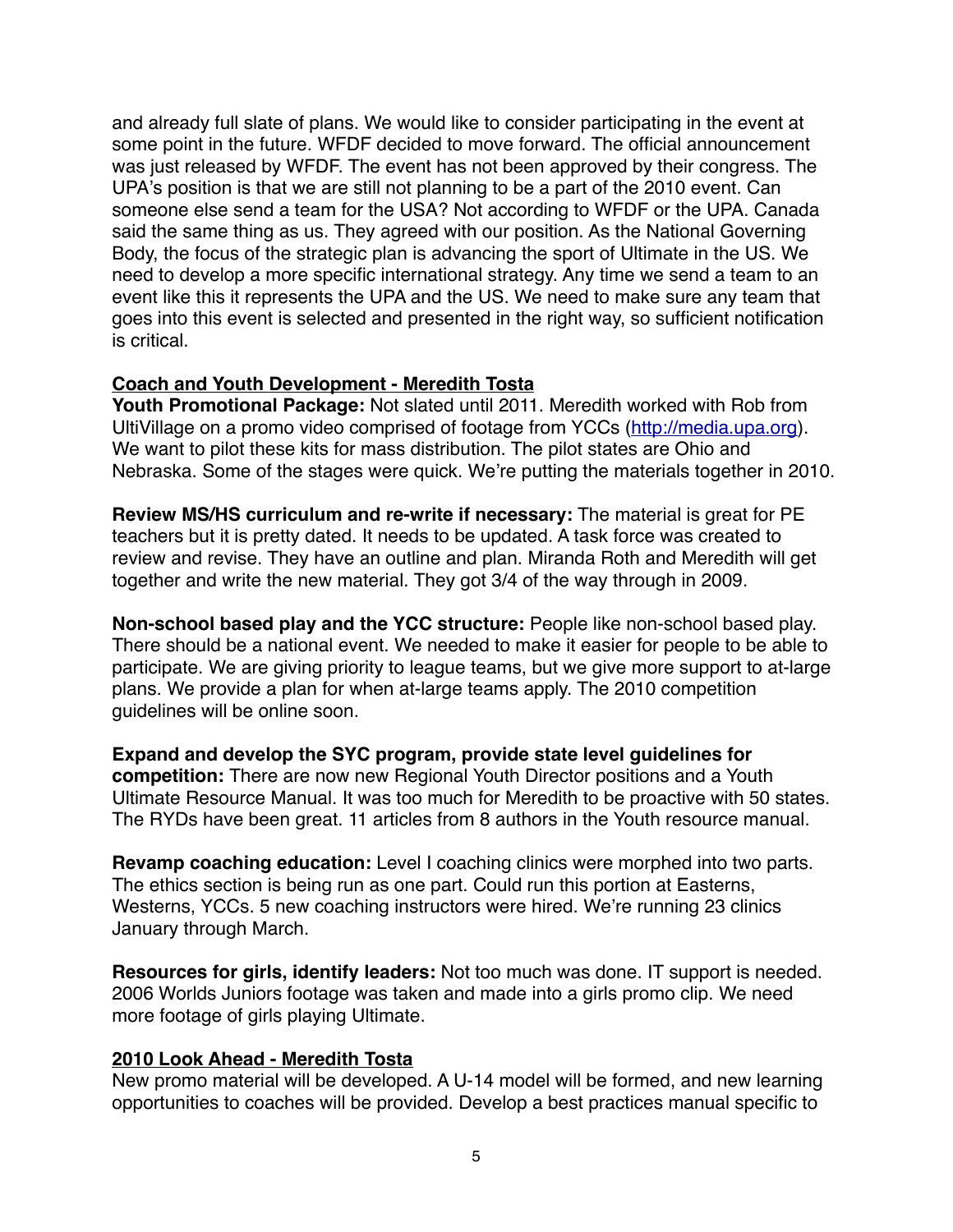girls Ultimate. We recommend but don't require CPR. Looking to expand teaching. We need to modify some systems for younger audiences. Developmental sequences need to be worked on. It was pointed out that there is growth in youth numbers but a drop in the number of states offering a girls division. Meredith made a big push for new girls divisions when she started. Some divisions that formed were small and folded. Some mixed divisions have been formed. We're running skills clinics and targeted ads through Facebook. We want to attract athletes to the UPA and send them to leagues.

#### **Technology Platform Challenges - Tom Crawford**

Lengthy update and discussion of current challenges. Will need to make significant investment of time, energy and money into a new technology platform to run the business on.

#### **Business Development and Communication - Chuck Menke**

Enhancing women's coverage was rolled over into 2010. Only had one magazine to work with. Brought back the spotlight column which has helped enhance league coverage. Worked on promoting girls ultimate, the college restructure, increasing women's education opportunities, expanding and improving rules resources, and increasing the awareness of UPA league benefits. Impressive mob of people at the club championships merchandise tents.

#### **Marketing Plan - Chuck Menke**

**Merchandizing/Licensing:** Create an official UPA merchandise line. This would not a huge money maker. eCommerce Goals: online store, video, photo, mobile, online auctions. We're establishing a licensing program. Example: Five Ultimate is now paying a licensing fee.

**Brand Awareness:** Might have some brand confusion. UPA or USA Ultimate (magazine, international events/teams). Will explore more consistency and continuity

**Corporate Sponsorship:** We need some tools that we don't currently have. In particular we need an Adobe flash presentation. We need to package photos, video, and audio clips all on one DVD that explains exactly what the UPA is as a whole. The big question is what can we sell? What of what we are is most attractive to sponsors? There will be levels of sponsorship.

**Advertising:** We will hire a company on commission to help advertise with us and continue developing the magazine.

**Fundraising:** Our team fundraising partnership with MySportsDreams has launched. The program is for HS and college teams. We sent out a holiday email. More people opened it than our newsletter.

It is a huge process to monetize/provide valuation to our assets.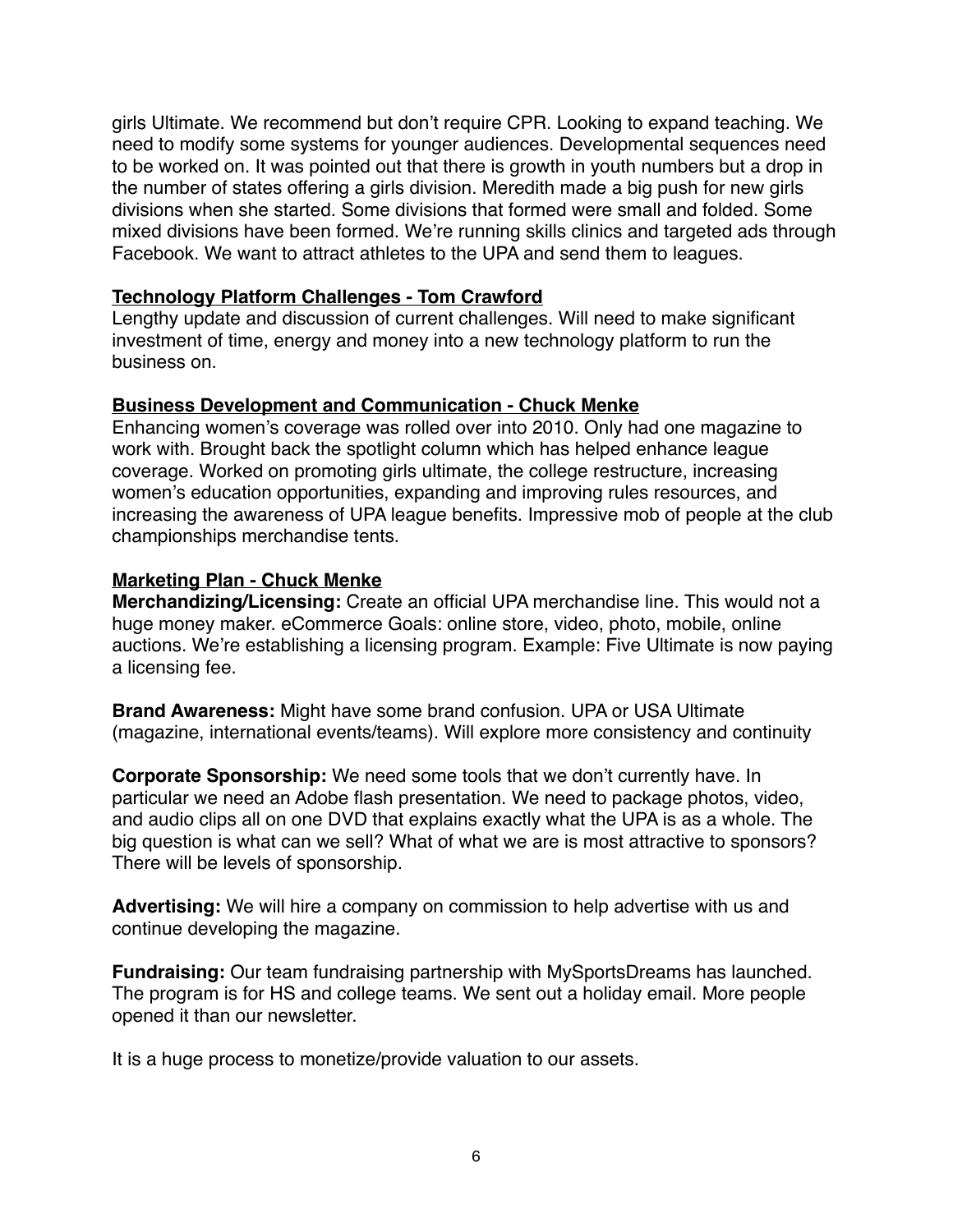We need a few rockstars that we can use in marketing. These will be players that represent what we want. Who is our Phelps?

We don't necessarily have to pick one superstar player or superstar team. We could pick teams at the college level and players at the club level.

We could market the superstars to our youth players.

The point was raised that we need to be careful to pick the right person considering we don't have control over players. They could move. They could take a year off. Also, we are trying to sell these rockstars to people outside the sport. It's actually not too important that they currently play. It's very hard to name a sport that doesn't have a face to that sport.

## **Communications Plan - Chuck Menke**

**Media and public relations infrastructure:** Distribution lists are the wrenches, primary tool. We're targeting specific publications and generating talking points for specific items like our decision not to participate in the U-23 WFDF tourney. We're also working on an internship program, and will have our first two this term.

**Website re-launch:** We want the site to be compelling, visually dynamic, full of photos, intuitive, clean, and easy to navigate. The site should contain website feature for news. We want the site to become the place for Ultimate interactivity. There are no less than 5 UPA Facebook groups that have nothing to do with the UPA. There is no embedded video player on our current website. We also want user tools like RSS feeds. Score Reporter will also be a large module. We also need to tackle the idea of hosting a forum. A new site could happen soon.

**USA Ultimate Magazine:** We're trying to tell a story. We need to focus less on results. We can link to media content in the magazine. People like a hard copy magazine. Printed publications sit on coffee tables. The cost of printing is odd and depends on how many multiples of 8 pages are printed. Should the UPA start an online version of the USA Ultimate magazine?

**Broadcast:** We need to develop Ultimate broadcasters. We will have streaming partners.

# **Board Communications Strategy - Peri Kurshan**

The Board blog started last year. The points were raised that we need to balance confidentiality with connecting with the community and also that we need to do a better job at putting a face to the organization. The point was raised that it's allowed for the Board to show some dissent. We should also make sure to engage our audience. Members are not making a connection between elections and governance. Our communications director should help form a cohesive policy. The Board could identify someone to be our blogger. The point was raised that communications means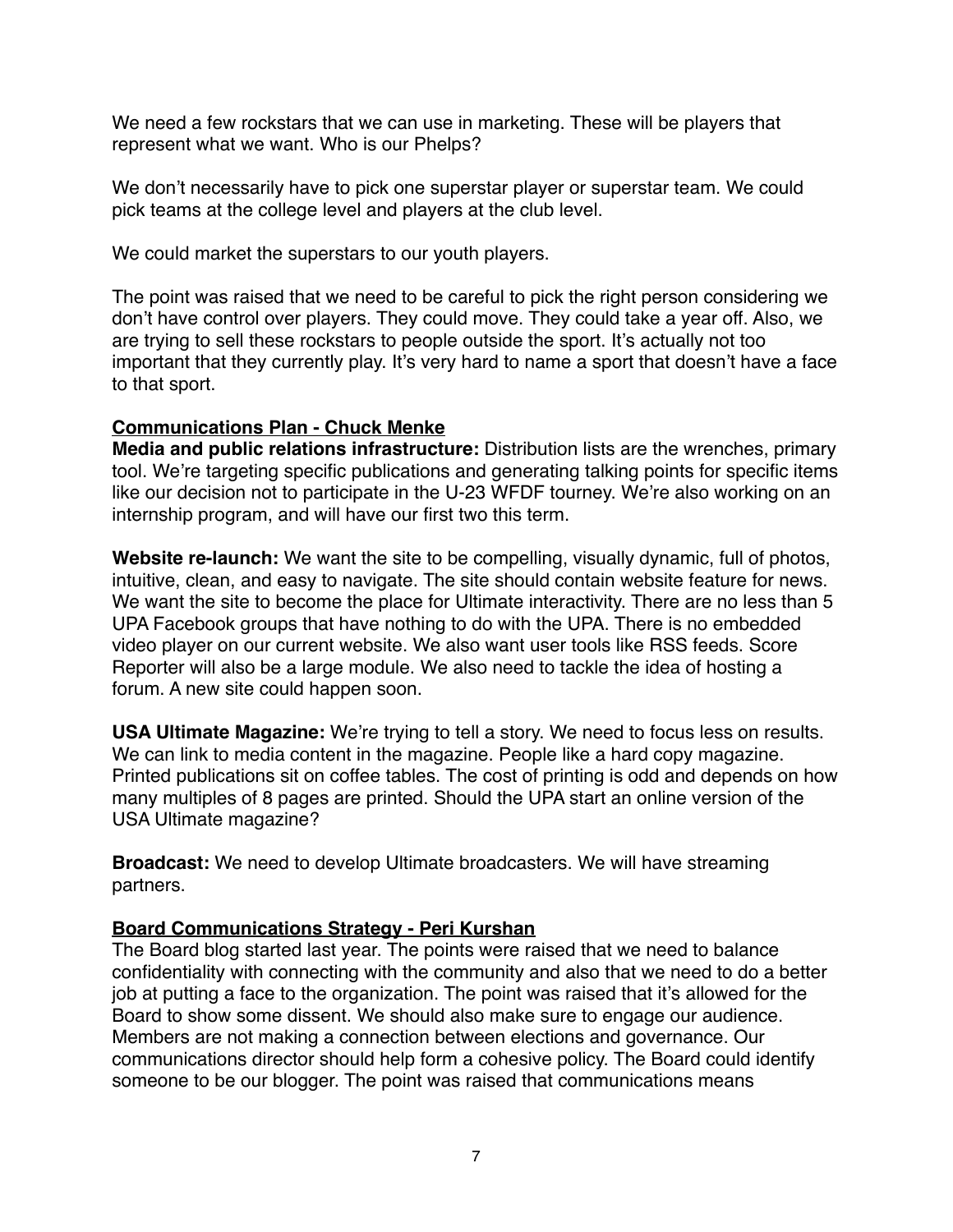something different to everyone in the room. We could add a piece to the website asking for questions.

#### **Member's Meeting**

Dave Barkhan called in to talk about the organization Ultimate Peace and their plans to start a domestic program. He solicited input on how to make the proposal work. It was decided by the Board that an official proposal, most likely presented at the summer meeting, was the best route.

# **President Peri Kurshan adjourned the meeting for the day.**

## **Sunday, January 17th**

President Peri Kurshan outlined the day.

# **PROPOSAL 2010.01 - 2010 COLLEGE RESTRUCTURING PLANS**

Submitted by Will Deaver, UPA Managing Director – Competition and Athlete Programs, on behalf of the UPA College Series Staff (Matthew Bourland, Jeff Kula) and College Restructure Planning Committee (Gwen Ambler, Lucy Barnes, Adam Tarr, Kyle Weisbrod)

*Proposal Wording: Starting with the 2011 college season, the UPA will adopt and implement the changes outlined in Appendix 1 of this proposal. Broadly speaking, these changes serve to:*

- *Continue to offer a meaningful regular season for college teams each year.*
- *Continue to ensure eligibility is verified for all games that impact official competition*
- *Continue to allocate strength-based bids to Regionals and College Championships determined by the current year*'*s results.*
- *Continue to host both Division I and Division III College Championship events*
- *Redraw the regional boundaries to include 10 college regions.*
- *Standardize the size of sections*
- *Stage regions into one of four phases based on certain team requirements.*
- *Allow regions in different phases to host various tiered competition structures.*

# **Discussion**

The UPA started with a task force of 20 in December of '08 and came up with a list of priorities and many working groups. There was lots of tweaking and tossing around ideas. Two plans came forward -- the conference plan and the super regional. 6-8 months of feedback and planning followed. During the process the UPA had to get ready for the 2010 season. The UPA wouldn't be able to bring either plan into effect for 2010, so the UPA had to phase certain elements in. Lots of quality feedback was collected. The UPA took all the info from those plans and pulled them into an evolutionary plan that allows for different paces of development in different places in the country. The plan needs to be very dynamic with phased implementation. There is still a great deal of detail that needs to be worked out such as the exact mechanics of strength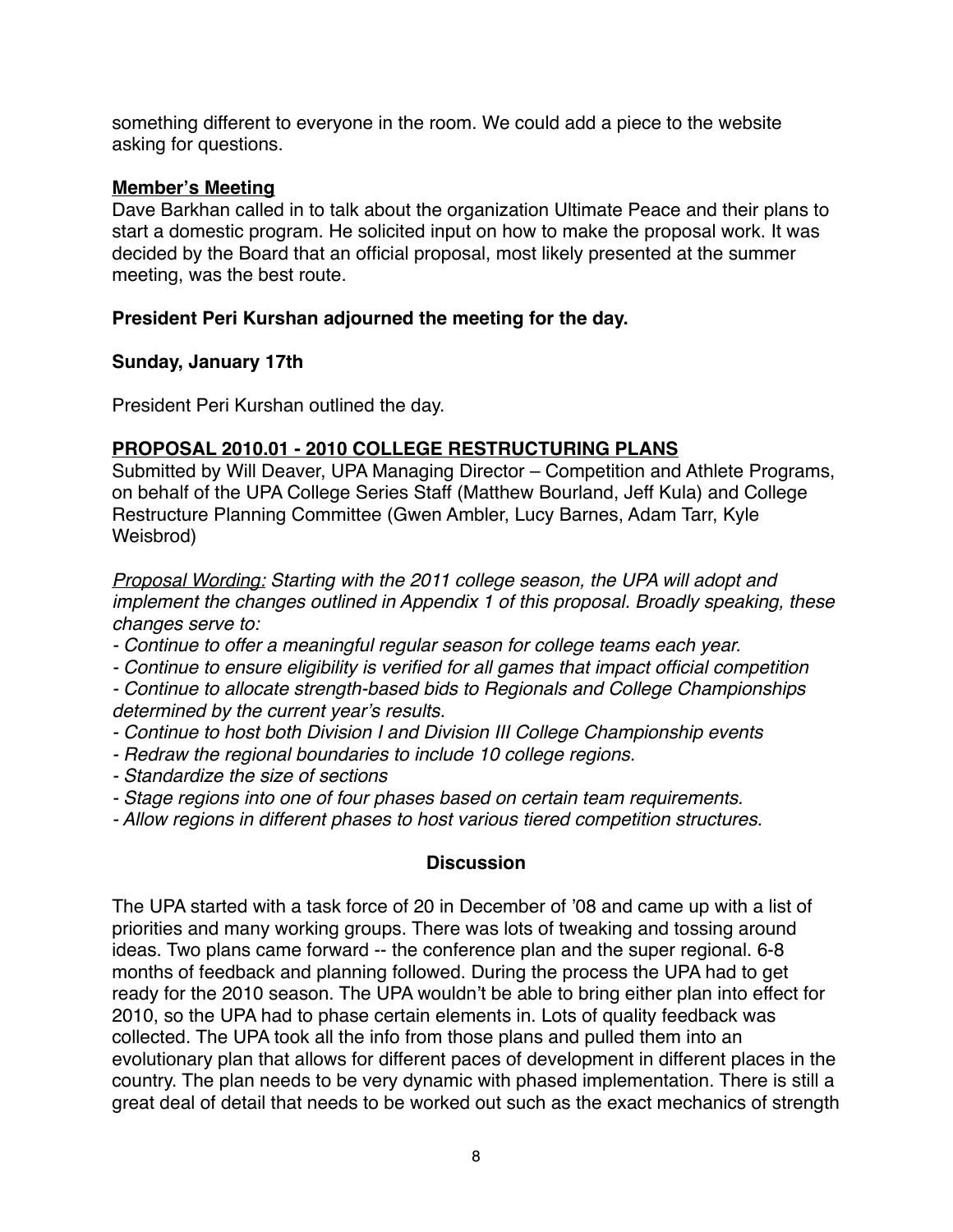wild cards. We're going to learn a lot from the upcoming regular season. We're still trying to grow. Half as many women's teams as men's teams. The college competition is all about eligibility. People want to see geographic representation, but not to a fault. This structure builds a separate D3 qualification structure. There will be D3 regionals and 10 college regions instead of 8. We're standardizing the size of sections to keep things under control. In any one year any team can win.

The point was raised that no one plan is going to please everybody. One shortcoming is that the system doesn't showcase the best teams in a structured way before the national championships. Rockstar teams can meet up, but there is no guarantee that will happen. Good teams from small regions may be frustrated early on until strengthbased conferences can develop.

Schools that have less than 7,500 students will have access to the D3 pathway. They will make their choice after sectionals. In the NCAA there are many metrics that go into deciding whether a team is in a certain division (e.g. scholarships). Ultimate is a club sport so the same metrics don't apply. The biggest thing in the college division is the number of players you can draw from.

The concern was raised about the possibility of one region's men's and women's divisions growing at different rates. We would like to keep events together, but it's not a huge focus. Also, even if the men's and women's sides of a tournament are in different college divisions doesn't mean we'll have to split the events.

# **Straw poll on passing the proposal as written: Result: 22-0-2. (UPA Staff Included)**

## **Motion to approve Proposal 2010.01 as written: Ambler, seconded Seamon. Approved 11-0-0.**

## **PROPOSAL 2010.02 - COLLEGE ELIGIBILITY AND HIGH SCHOOL/YOUTH PARTICIPATION**

Submitted by UPA Championship Series Staff (Will Deaver, Matthew Bourland, Byron Hicks), Jeff Kula (National College Director), Meredith Tosta (UPA Director of Youth Development), Kyle Weisbrod (UPA Board 2007-09)

*Proposal Wording: The UPA College Eligibility Rules will be rewritten to eliminate any connection between an individual*'*s playing experience while in high school or at youth events and the start of their college eligibility. For individuals who graduate from high school in 2010 or later, the start of their college eligibility window will be based on their first post-high school graduation, non-youth UPA (or other national governing body) sanctioned event. The exact wording of this change to the UPA College Eligibility Rules*  will be developed by the UPA administrative staff during the annual rules revision *process (summer of 2010) and will be approved by the Board of Directors.*

#### **Discussion**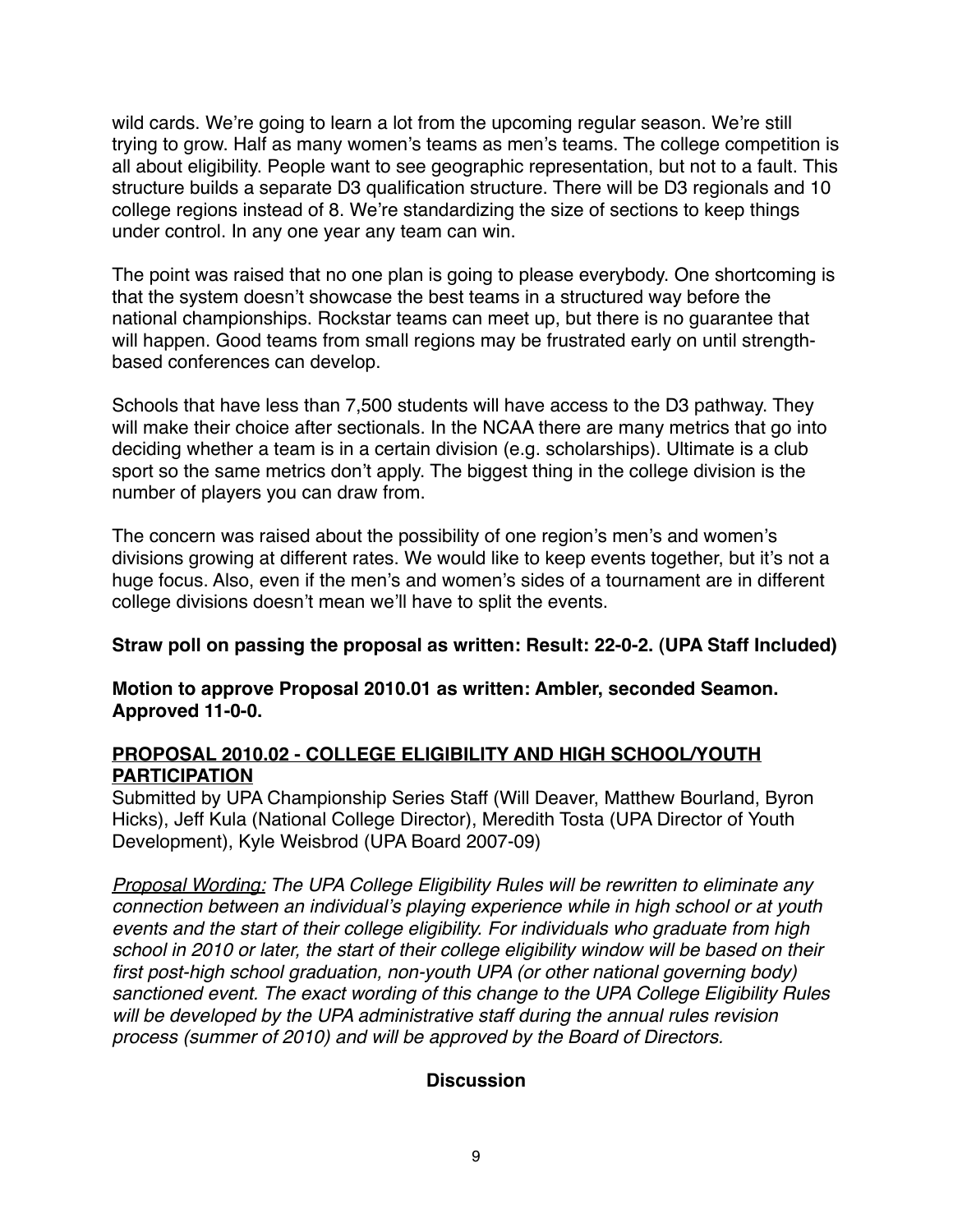The participation aspect of college eligibility has been tricky to work with. Things have changed. It used to be that you started playing Ultimate in college. It's certainly no longer the case. So, we went back and looked at experience. Kyle put forth proposals. There were issues tying the start of the college eligibility clock to HS experience. Non-UPA event pre-HS graduation experience didn't count. The system created a disincentive to sanction in some cases. It's hard to see how people could get really good without playing in at least one UPA event post high school. League participation is a complicating factor. Participation with another NGB is only checked with Canada. It's a bit of "catch ʻem if you can" for other NGBs. We have not adopted NCAA rules because they really don't fit us. Why is it necessarily a problem for people to have lots of post HS play before college?

#### **Motion to approve Proposal 2010.02 as written: Seamon, seconded Terry. Approved 11-0-0.**

#### **2010.02.5 - COLLEGE ELIGIBILITY RULES NON-PROPOSALS** Presented by Will Deaver

There were a huge number of survey responses.

Non-Proposal 1: *Limit to a specific subset of UPA events, participation that impacts the start of a player*'*s college eligibility window.*

# **Discussion**

Too many questions remain about how to track events. We're not sure how we'd track the info we'd need to track in the level of detail we'd need. Also, we're not sure how or if the survey data will change with the new college and eventually club regular season. If we were to not count some events, then change our minds, lots of work would have to be undone. The point was raised that we might start by eliminating some outlier events that are at the lower extremes. But then where do you draw the line? Also, The nature of college play is not going to change by league play. It's going to change due to youth experience. College Ultimate is what it is because it's limited.

## **Straw Poll on whether you are in favor of trying to come up with a proposal to submit to ExeComm that would deal with getting rid of the bottom levels of eligibility triggers: Approved 16-1-7.**

*Non-Proposal 2: Change # of years of college eligibility from 5 consecutive years to 5 years to play 4 (or other time period)*

# **Discussion**

We filtered survey results on what kinds of colleges the respondents were coming from. We have something special. We're trying to grow the division. Relatively challenging to implement a 5 in 4 plan. We don't have a red shirt rule but you have 5 years to play.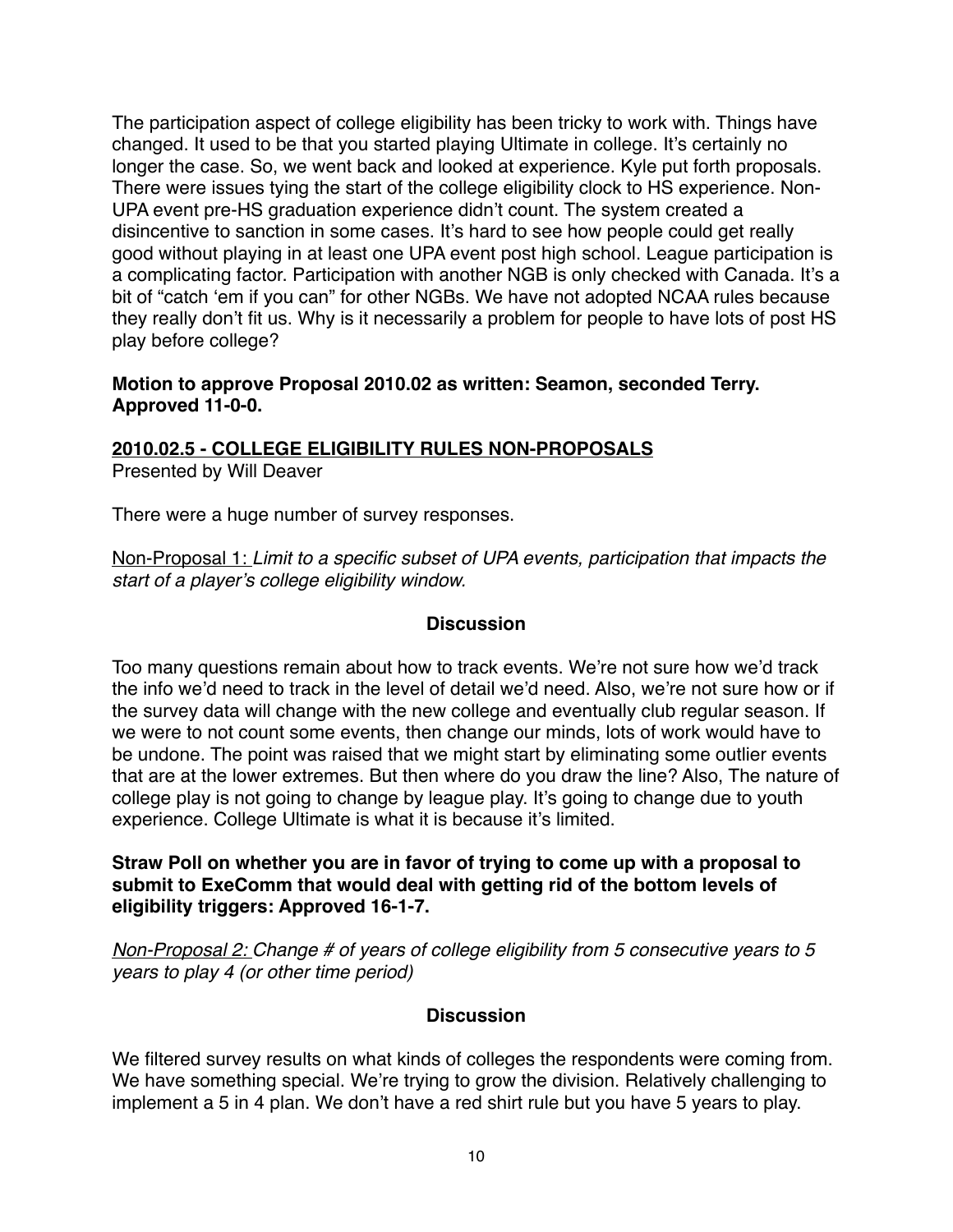Many of the participants were from HS and college. The point was raised that it doesn't seem fair that some teams are able to have 5th year players and other are not.

## **Straw Poll: Do you believe that the status quo should remain for now, or would you like to see a 4 in 4 or 4 in 5 proposal:**

**1) Status Quo: 13**

- **2) Proposal come back with one of the other options: 3**
- **3) Abstain: 4**

*Non-Proposal 3: Add additional service exemptions to current "US military service" exemption*

## **Discussion**

So far there have been four requests for military exemptions. We're not quite sure yet on how we're going to work the process of checking. In our polling about what types of service should receive an exemption, US Military had the most support. We could start up an Ultimate league in the military community. This could be a huge opportunity to stimulate our sport in the military. It's up to the Board to decide if it's going to be expanded. It's a philosophical issue. You want to be fair. Membership seems to generally be supportive of including Canadian and Mexican service exemptions.

- **Straw Poll: Where should the line be?**
- **1) Status Quo: 10**
- **2) Under military service: 5**
- **3) Further down: 4**
- **4) Abstain: 4**

More information will be available in June.

# **PROPOSAL 2010.03 - COLLEGE STEERING COMMITTEE PROPOSAL**

Submitted by Sam Dinning

*Proposal Wording: The UPA, in order to provide greater input to those closely associated with college ultimate, should create a permanent College Steering Committee (CSC). This committee, though permanent, will have limited decisionmaking authority. The intent of the CSC is to serve as a resource for the UPA staff, Board of Directors, and College Series coordinators as changes are made and implemented in college ultimate.*

*The CSC will be made up of current and recent college ultimate players with attention to diversity in regards to individuals, regions, and ultimate backgrounds. The committee leadership will be appointed annually by the UPA. The leadership will then be responsible for the selection of the remaining members of the committee. To ensure accountability and maximize dialogue, the CSC will receive official guidance from designated individuals of the UPA Board and UPA staff.*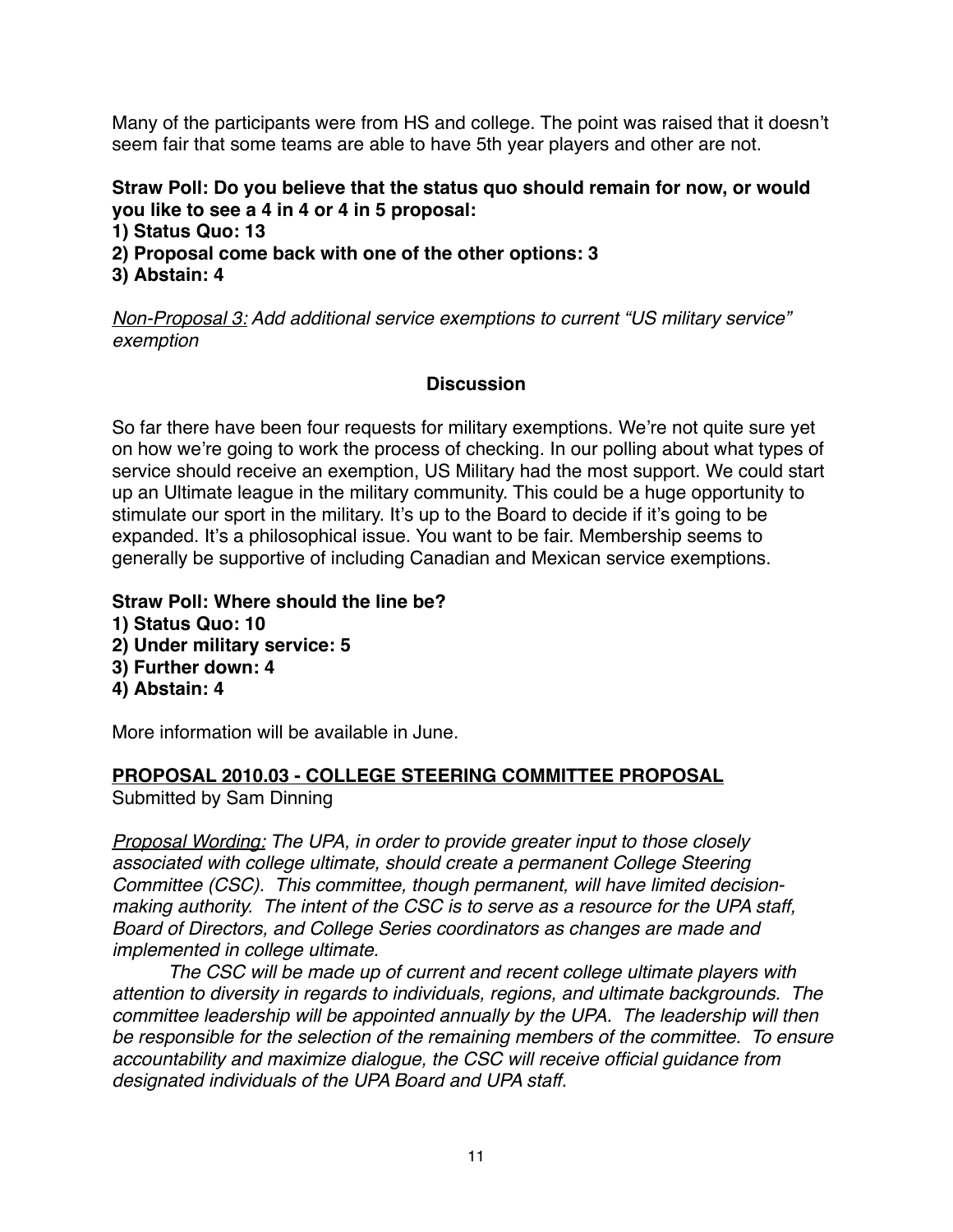#### **Discussion**

Would this be a standing committee that would be mainly a sounding board to use as a resource? It seems like this is an administrative committee that would give input to decisions. Is this necessary? What are the details? There are financial obligations. The group would have to meet. There is already a college task force. At the core the proposal looks strong. It seems like the proposal is more interested in the voice and not the specifics. The intentions of the proposal seem good. We do have regional coordinators already that we get feedback from. We will be expanding to 20 regional directors in 2010. Any time you add another level of bureaucracy it makes things more difficult for the UPA. We should take pause when giving a steering committee to one segment and not another. In two college seasons we have completely changed the college division based on feedback. Staying on the pulse of what's going on is a good thing. We should check in with him and see what he wants.

#### **Motion to approve Proposal 2010.03 as written: Grossinger, seconded Seamon. Not approved, 0-10-1.**

## **PROPOSAL 2010.04 - CHAMPIONSHIP EVENTS NOTICE REQUIREMENTS**

Submitted by Colin McIntyre, presented by Will Deaver

*Proposal Wording: It is recommended that changes made to rules governing uniform requirements, eligibility, and the use of the Official Rules, be communicated to members via official UPA channels no less than six (6) months prior to the event for which they are to apply. Changes to these rules will only be made within that six (6) month window in exceptional circumstances and/or where the benefits of the changes are deemed to outweigh the costs of the later notification. In cases where changes are made less than six (6) months prior to the event, special notification will be made via UPA channels to make members aware of the changes and the reasons for them.*

#### **Discussion**

The original idea was too specific so the competition took it and edited it. It's been ready for action for a while.

## **Motion to approve Proposal 2010.04 as written: Eckhoff, seconded Seamon. Approved 11-0-0.**

#### **PROPOSAL 2010.05 - UPA EXPERIMENTAL EVENTS**

Submitted by Will Deaver – Managing Director – Competition and Athlete Services

#### *Proposal Wording:*

*- The UPA will invest resources and help coordinate at least one event per year in which experimental changes to how the sport is played are tested.*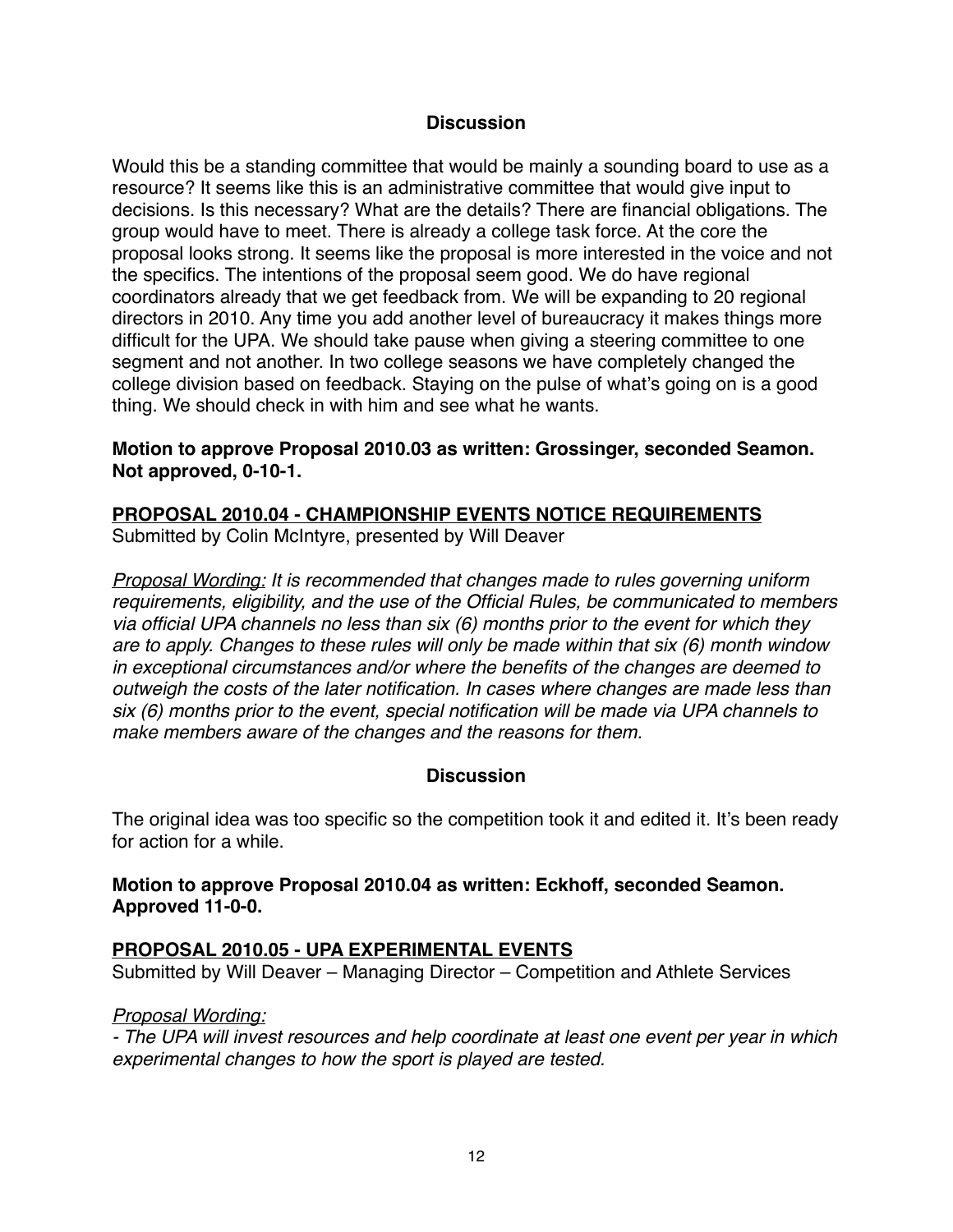*- The number of events and allocation of resources will be recommended by the UPA Administration and approved by the Board of Directors through the annual budgeting process.*

*- Decisions regarding specific events, divisions, levels of play or geographic areas to be targeted for experimentation will be made by the UPA Administration. Consideration will be given to the needs and desires of different playing populations, overall UPA goals, and logistical issues surrounding coordination of experimental events.*

*- Experimentation may take place with both the rules of the sport as well as enforcement responsibilities (i.e. officiating) and other logistical or media-related aspects of events (e.g. field setup, crowd control)*

*- UPA involvement in experimental events must include gathering feedback about the experimental changes. UPA involvement may include investment of additional resources to provide personnel or other assistance to independent events, or may include organizing a UPA event with this specific purpose.*

## **Discussion**

The proposal formalizes what was in the strategic plan. We have never had a mechanism for incorporating experimental events. The proposal sets a low bar, but it commits us to something. What are we committing to experimenting with? Lots of possibility for experimentation and then we'd gather feedback. Maybe end up with a line item for experimental events. We didn't want to get tied to something too specific. More than one event could be run. This is the incubator program for innovation. One worry is that we're paying ourselves to experiment. What about others? As we develop the idea it could become great.

## **Motion to approve Proposal 2010.05 as written: Ambler, seconded Terry. Approved 11-0-0.**

#### **PROPOSAL 2010.06 – EXPERIMENTAL RULES IMPLEMENTATION FOR UPA COMPETITION**

Submitted by Will Deaver, Managing Director – Competition and Athlete Programs and UPA Competition Committee

#### *Proposal Wording:*

*1) Beginning in 2010, experimental rules (those not contained within the current edition of the UPA Official Rules) or experimental rules enforcement responsibilities (those not authorized in the UPA Observer Policy, Observer Manual or otherwise authorized by the Board of Directors) may only be used for UPA Championship Series events (all championship events, club/college sectionals/regionals, high school states) after approval by the Board of Directors at least 6 months prior to the start of the event for which they are to apply. The process by which this approval will take place is to be determined jointly by the Board and Administration.*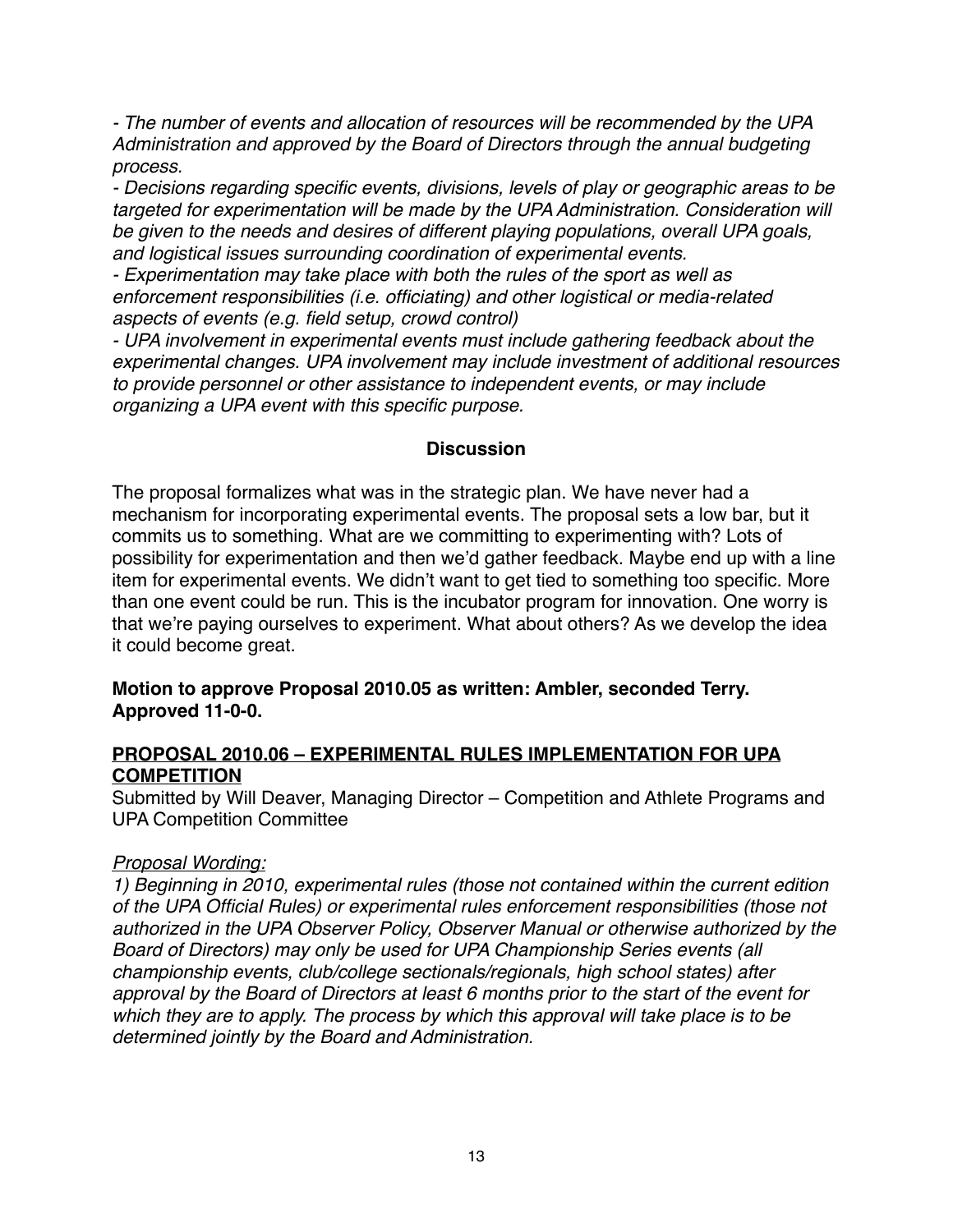*2) Any experimental rules or rules enforcement responsibilities approved for use in UPA Championships must also be used in events that are part of that championship*'*s direct qualification process.*

*3) Any experimental rules or rules enforcement responsibilities approved for use in UPA Championships must be approved for use in all divisions of any multi-division competition.*

*4) Experimentation with rules or enforcement responsibilities may take place at any time and at any event outside of the Championship Series. Feedback from players regarding experimental changes will be gathered by the UPA in a manner that will inform the Board of Directors about which changes to consider for upcoming UPA championship events.*

*5) For the 2010 College Championships only, an exception will be made to the above requirements. In order to remain consistent with the enforcement responsibilities used in the 2009 College Championships, the following experimental enforcement responsibilities will be utilized, consistent with the vote of the captains of 2009 championship teams:*

*- Open Division – Active up/down calls; Immediate Referral travel calls* 

*- Women*'*s Division – Immediate Referral up/down calls; Immediate Referral travel calls.* 

*These rules will not apply to qualifying events (sectionals/regionals) of the 2010 College Series. Continued use of these or other experimental changes for the College Series as a whole will be subject to the process and timelines described in sections 1-3 of this proposal.*

# **Discussion**

This is the official process for making new changes found through experimentation. Votes will be taken on a by tournament basis. We can't keep adding features in an ad hoc way. All rules changes must occur at all division at an event. Different rules in different divisions is problematic. No experimentation at series events.

Discussion of 1-4 first: What's the rules relationship with the international federation? Who is driving who is up for debate. We have one person on both rules committees. We've each been influenced by the other. The original rules for the sport are ours. The rules have to be the rules. That's the core reason for this proposal. Cultimate was proposing some changes to the rules and how observers would act. Quick changes we made last year were partly in reaction to Cultimate, based on what the nationals teams wanted. We felt like this was something we could give on. This set a tone of professionalism. If we pass this proposal it would mean we can't make some of the past changes as quickly. This is a structure to allow change in a well-defined way. There is already a difference in how games are run/observed at certain levels. What is the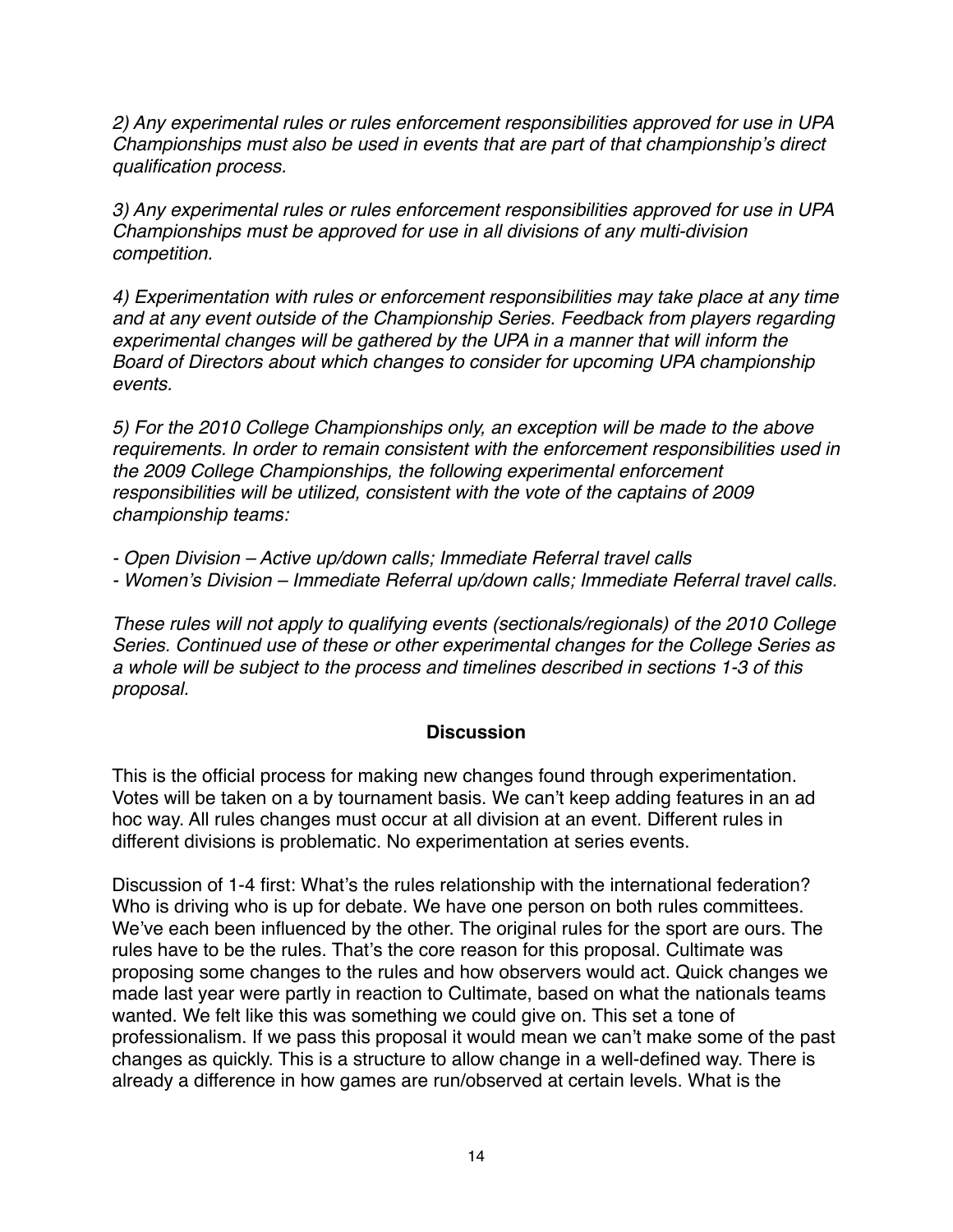difference between nuance and changing the rules? There are other groups out there experimenting.

We should be aggressively trying to align ourselves with events that are experimenting. Is it okay if different divisions have different rules?

The women's division has been more content with the status quo. Open division has moved towards more active calls. Should one be able to push/hold back the other? Or be allowed to do different things?

Should any changes be approved by a majority of both divisions?

The rules themselves don't spell out what the officials should do. Observers are not used by 99% of Ultimate games.

We have enough people to add observers to Nationals, but not at any other events. Would have had to rely on less experienced observers.

**Straw poll on if you are in support of #2: Yes: 20 Against: 0**

**Abstain: 3**

**Straw poll on if you are in support of #3 Yes: 20 Against: 0 Abstain: 2**

**Straw Poll on #1: Yes: 14 Against: 0 Abstain: 9**

**Straw Poll on #4: Yes: 16 Against: 2 Abstain: 4**

We're going to keep the new rules as they were this year. We didn't get feedback on the changes made last year. Keeping the changes from last year is a larger application of last year's vote than planned.

Come up with a ruling for this year that is most defensible.

This has a lot do with organizing events.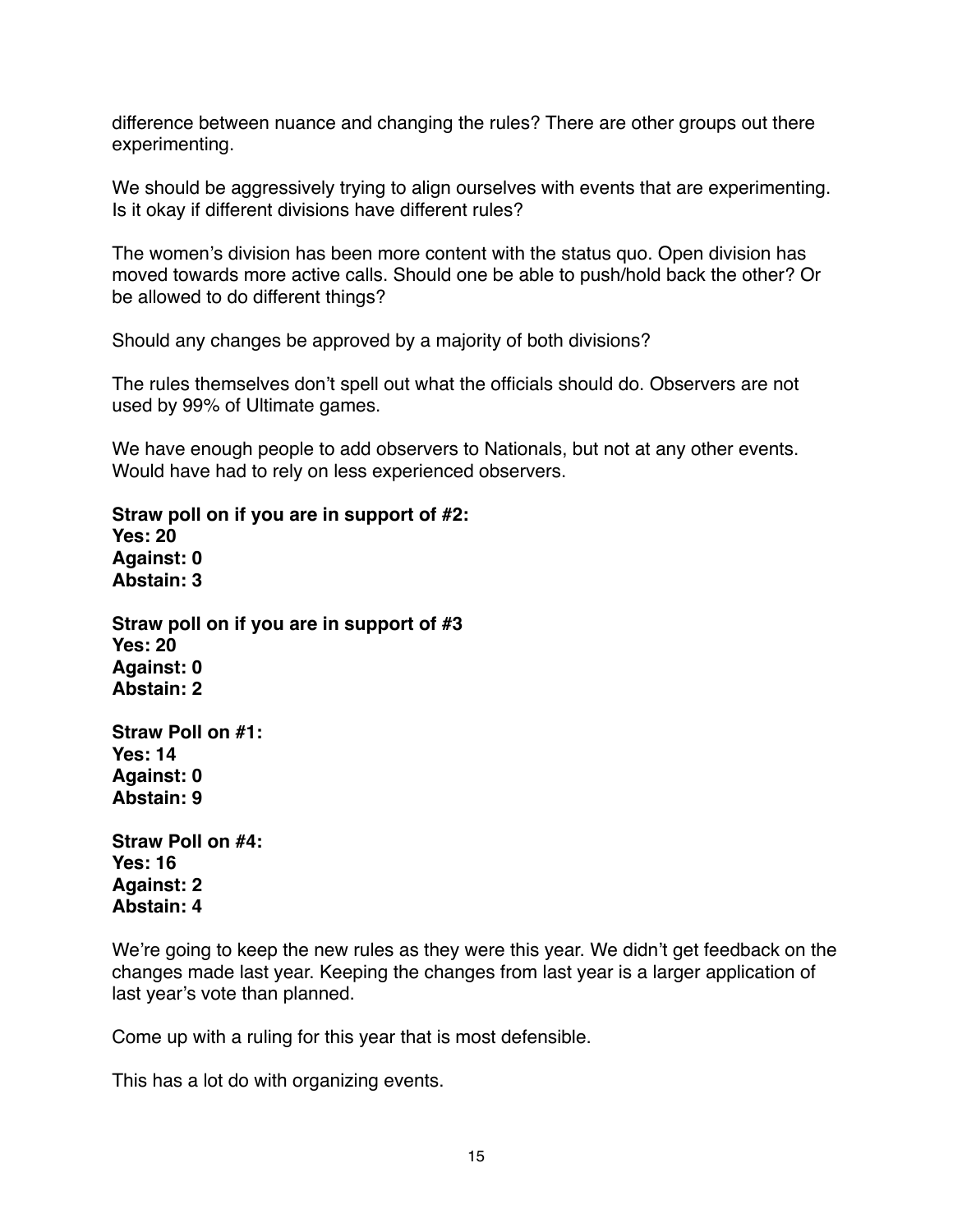How are experimental rules changes communicated to the membership? If it's through lower level coordinators then we need some healthy lead time.

**Straw poll: Generally having a 6 month lead time Yes: 16 Against: 4 Abstain: 4**

**Straw poll: Get rid of the 6 month requirement for this year in order to make everything the same this coming season: Yes: 20 No: 0 Abstain: 3**

**Motion to amend Proposal 2010.06, item #5, to include a 6 month exception: Ambler, seconded Seamon. Approved 11-0-0.** 

*Proposal 2010.06, Amended item #5: For the 2010 College Championships only, an exception will be made to the above 6 month requirement. The decision for which, if any, experimental rules or rules enforcement responsibilities will be used for the 2010 College Series will be made by the Board of Directors prior to the start of the 2010 College Series.*

**Motion to approve Proposal 2010.06 as amended: Bartram, seconded Banyas. Approved 9-0-2.** 

**Straw poll of if we should make the decision now in order to maximize the lead time we give people OR hand it back to the staff for more info and less lead time. Make decision now: 1 Back to HQ: 10 Abstain: 9**

**PROPOSAL 2010.07 - OBSERVER PROGRAM FINANCIAL CHANGES** By Observer Policy Committee (Greg Connelly, Will Deaver, Peri Kurshan)

#### *Proposal Wording:*

*1) The UPA will set a standard per game pay rate for UPA certified Observers. This pay*  rate will apply to all UPA events and be incorporated into event budgets by UPA event *organizers. The specific rate will be recommended by the UPA administrative staff and will be approved by the Board of Directors as part of the annual UPA budget. Per game payment of Observers at UPA events will not preclude covering the costs of travel, lodging, food, etc. for Observers as determined to be necessary in order to adequately staff events.*

*2) In order to help fund the cost of training Observers, the UPA will set per person fee to attend UPA Observer Clinics. The fee will be recommended by the UPA administrative staff and will be approved by the Board of Directors as part of the annual UPA budget.*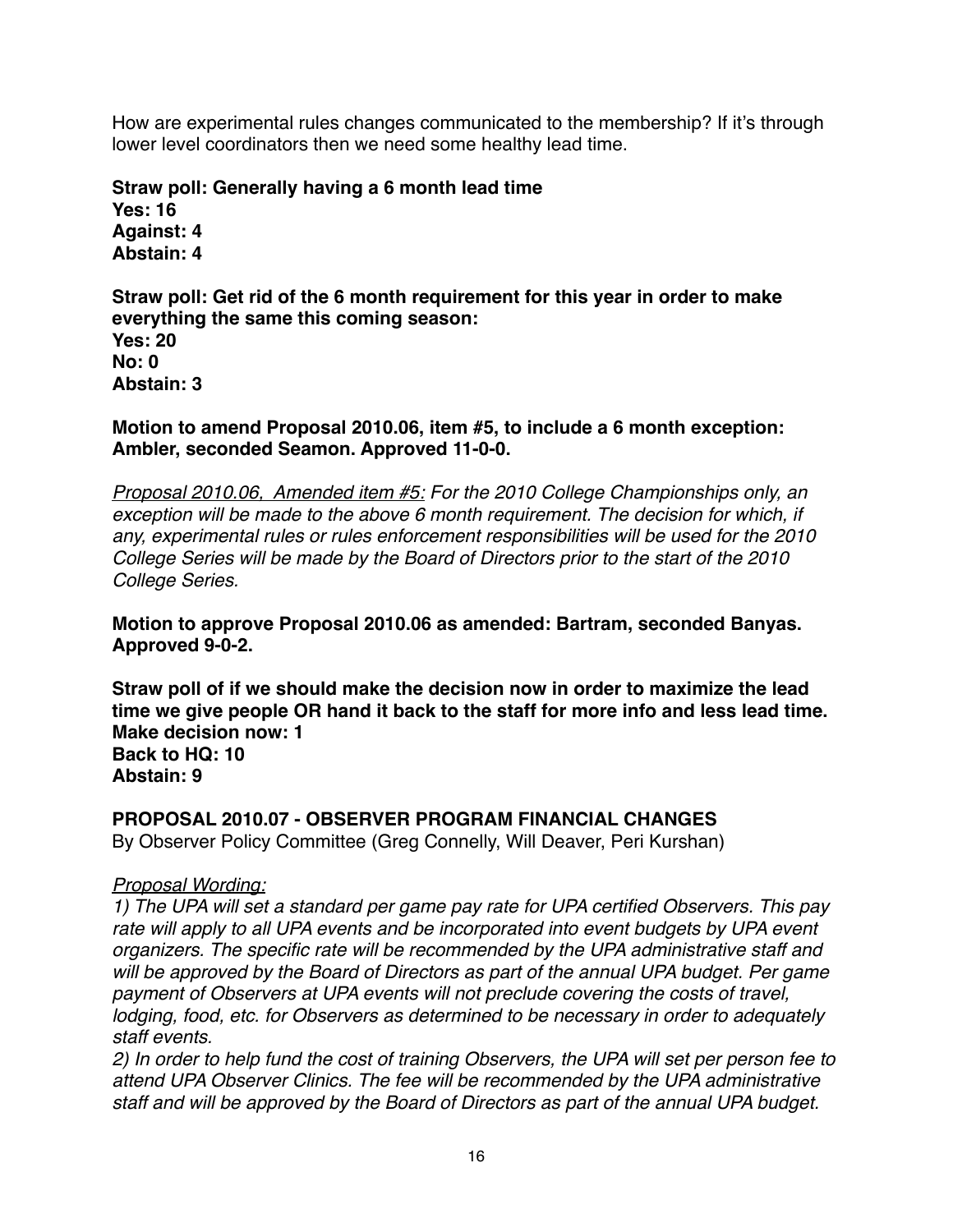#### **Discussion**

The program was started in '04. Clinics began in '05. Observers have been volunteers. The proposal assumed \$20 per game and to set up a fee to attend observer clinics. Once you're able to earn some money as an observer, it makes sense to charge for the training.

It may be a good idea to delay for a year on charging for clinics. It's already hard to get people to come for the weekend and there is another observer organization that could pick up people who are put off by clinics that cost a fee.

Paying officials changes everything. They start becoming their own group. The officials will start organizing themselves. Athletes act differently around officials that are paid and not volunteers. The attitude towards Ultimate will change.

What the officials do is more important than if they are there.

What about paying a stipend like we do to volunteers? A tiered payment system sounds different than per game payments?

## **Straw Poll: 1) Paying observers a game by game fee of original proposal in order to make observing more attractive 2) Start paying observers a stipend 3) Continue to stay unpaid volunteers**

- **1) Per game: 1 2) Stipend: 9**
- **3) No change: 10**
- **4) Abstain: 4**

Tiering of pay could be linked to things other than the # of games worked. Overall experience and evaluations could be used.

**Straw Poll on if we should charge for our observer clinics: Yes: 0 No (subsidized, status quo): 17 Abstain: 6**

**Motion to approve Proposal 2010.07 as proposed: Eckhoff, seconded Terry. Not approved 0-11-0.** 

# **PROPOSAL 2010.08 - REVISED OBSERVER POLICY**

Submitted by Peri Kurshan and Will Deaver

*Proposal Wording: The UPA endorses the use of Observers in Ultimate. Observers are objective third-party arbiters of the game whose role may include: resolving disputes on foul and violation calls, making active calls on objective matters in the rules for which*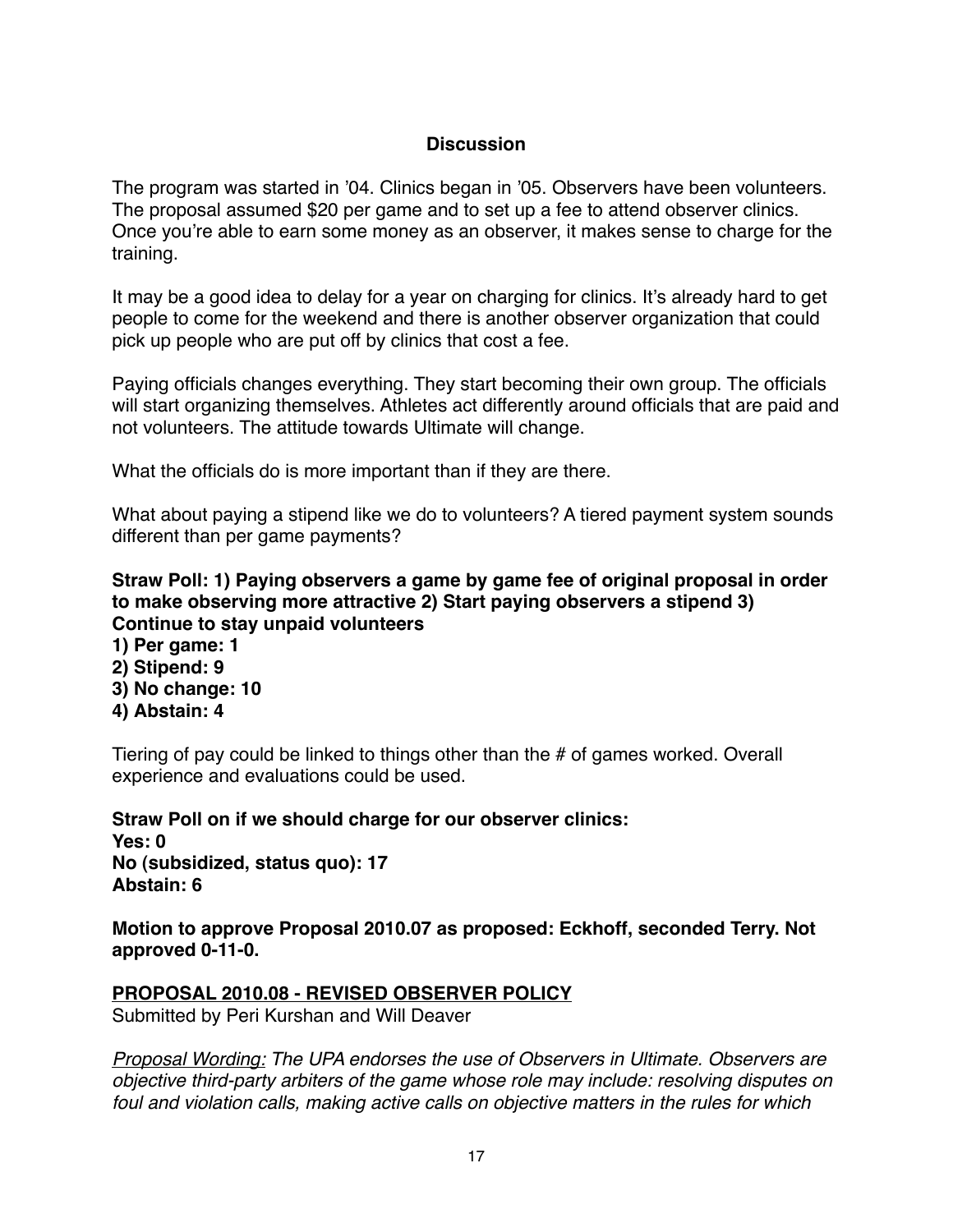*they may have a better perspective than the players involved (including but not limited to time violations and boundary decisions) and actively enforcing rules of conduct. The role of the Observer is also to keep the game moving, and to this end the Observer should not stop play other than in cases of conduct violations. Instead, the Observer should be available to quickly settle a dispute once play has been stopped by the players.*

*Observers have the responsibility to uphold the Spirit of the Game to the players on the field. While Observers can provide a neutral perspective for dispute resolution or calls of an objective nature, the responsibility for the integrity of Ultimate and the Spirit of the Game remains with the players.*

## **Discussion**

We have an observer policy that has been in place since 2003. It distinguishes between subjective vs. objective. Is it clear (semantics)? Also, in the context of the experimental things going on. World soccer: They want the game to be played the same way at every level, even if it would be easy to catch handballs with instant replay. It does not stop active play and keeps the game moving.

Some people want observers to count the stall count. Everyone fast counts. Solution: Observers should count the stall count. However, if the policy is in place we couldn't do that because the observer stops play. Creative solution: Observers makes the count, but the player makes the call. Eliminates a whole reason a stall can be called.

No one should think that having observers will eliminate conflict. It will just shift the conflict.

More discussion will occur later.

#### **Officer Elections**

President: Peri Kurshan Vice President: Gwen Ambler Treasurer: Seth Grossinger Secretary: Josh Seamon At-Large: Audrius Barzdukas

#### **Committee Assignments**

Chair, ..., ..., / HQ Liason

**Finance:** Seth, Mandy, Audrius / Tom **Nominating:** John, Ben, Jason / [TBD] **Board Development:** Bunny / Tom **Conduct:** Gwen, Ben, Jason, Mandy / Will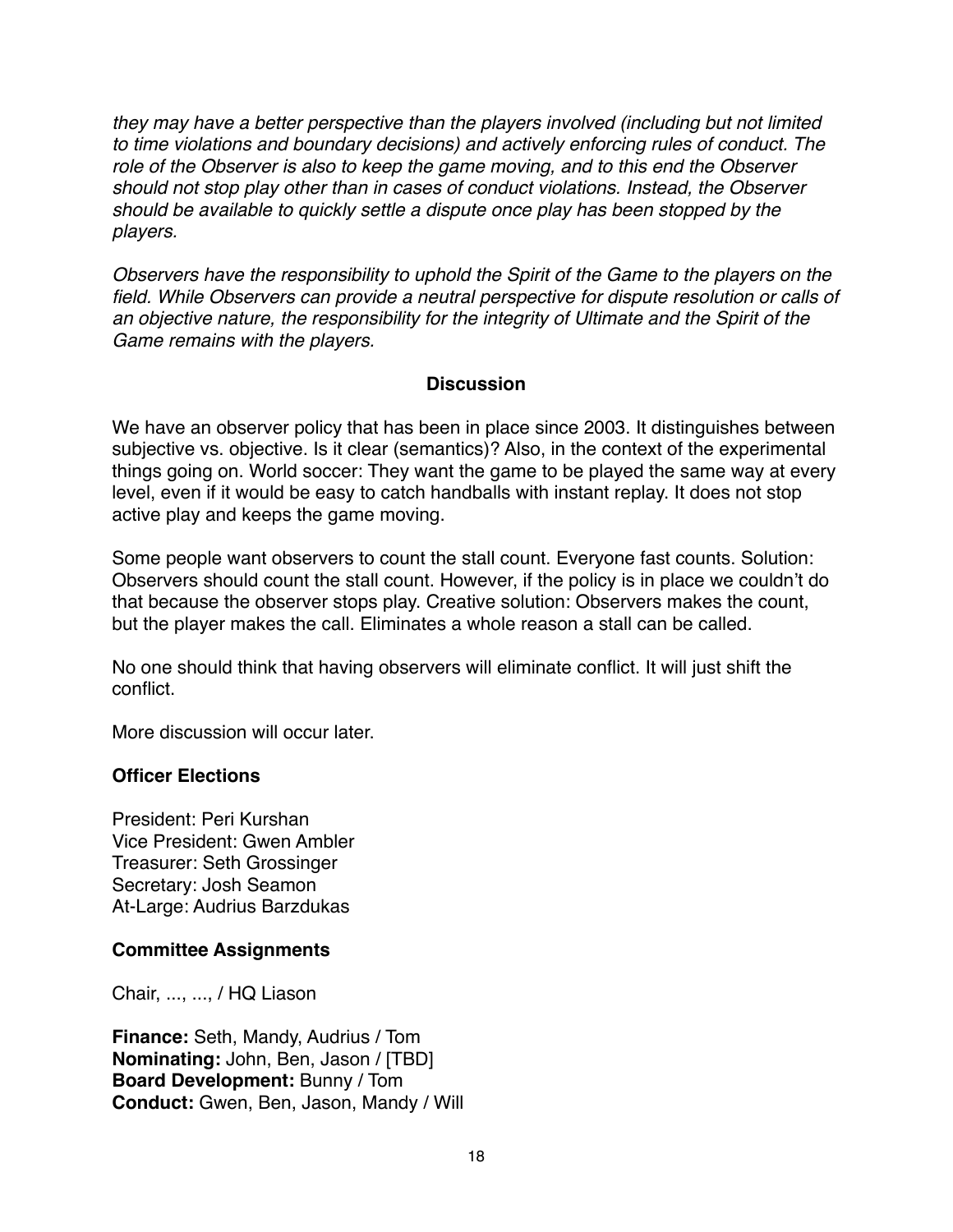**Observer Rules Policy:** Peri, Mandy / Will **Hall of Fame:** Henry / Anna? Chuck? **SOTG:** Dave Barkam, Matt Ferrill, Henry **Marketing:** Matt / Tom & Chuck **Committee Czar:** Josh

#### **President Peri Kurshan adjourned the meeting for the day.**

#### **Monday, January 18th**

President Peri Kurshan led the CEO review.

#### **2010 Budget Review - Tom Crawford**

Very straight forward. Easy to see where we're increasing revenue and investing in growth. Going to provide a Board level summary and then the Board can ask questions. Also, get a peak at the future. While Tom thinks it's a solid budget, Tom wants to ring a little alarm bell about passing deficit budgets multiple years in a row, and talk about solutions, including the need to investigate the feasibility and acceptability of raising membership dues for the first time in quite a few years. Our recurring costs are increasing and we need to match this with recurring revenue. Management philosophy: The director's own their budget. The possibility of additional revenue streams including raising dues to fair market levels was discussed.

Is money invested the right areas of growth areas? The biggest miss is Youth Coaching. We've significantly under funded the Youth areas.

Our membership shape is a Diamond: Club at the top, college in the middle, then youth at the bottom. Most other sports are pyramids. Example: 95% of USA Swimming is under 17. Youth is our fastest growing area, but it could grow faster.

Approving a 2010 budget in January seems too late. Suggests moving to June meeting.

More older people are continuing to play sports. We have to serve the entire spectrum. Swimming does not own Masters Swimming.

We need to add revenue streams for 2011 or we could deplete our cash reserves. We need to plan for the long term. We can't just go year to year.

Over the course of the strategic plan we talked about what we were going to do. Now we're seeing the financial impact. It's going to cost us a lot of money.

It's not necessarily bad to have a deficit in the short term. Investments need to pay off. Finance committee will develop an investment guiding philosophy for management of our reserves.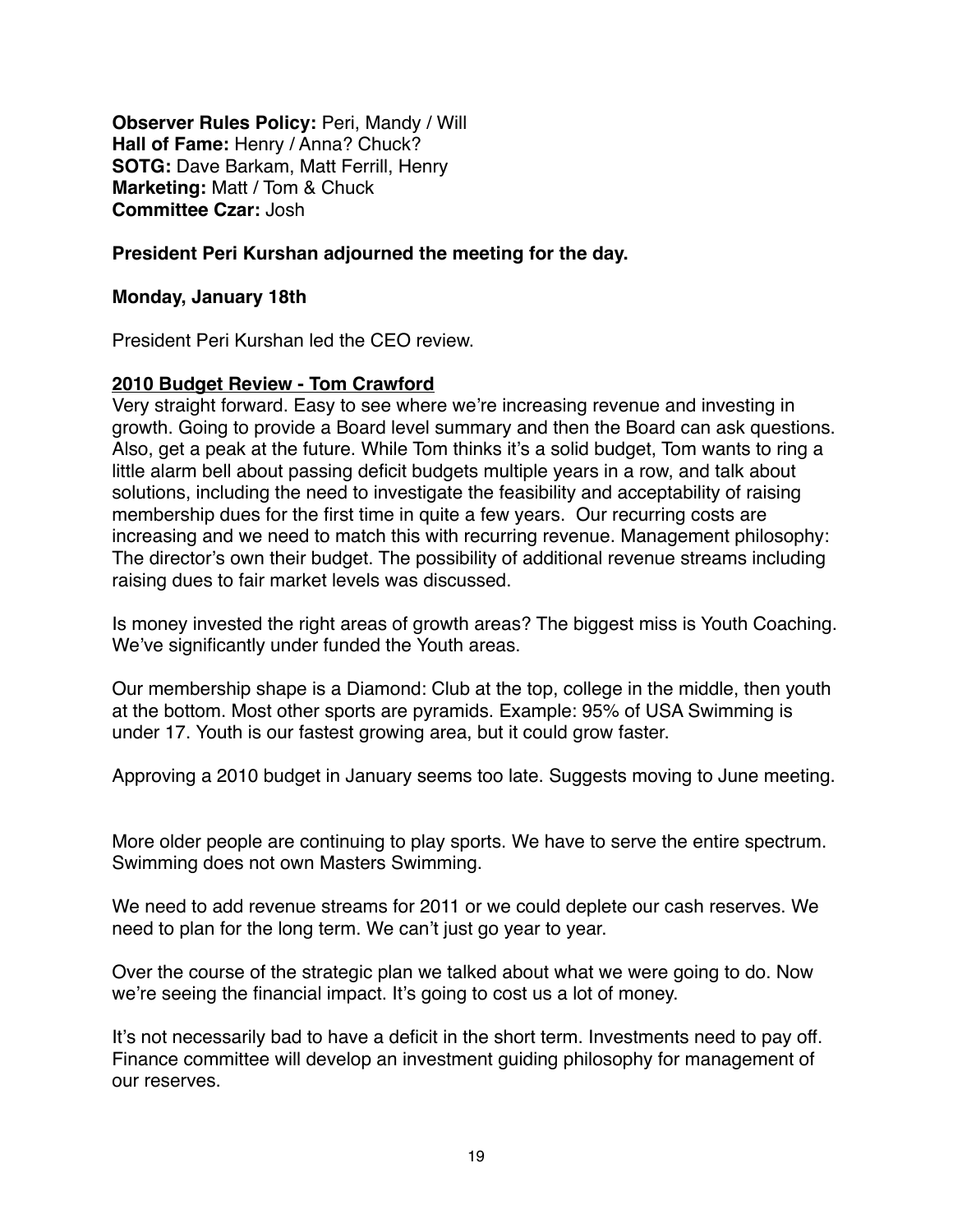#### **Motion to approve the 2010 budget as stated: Eckhoff, seconded Bartram. Approved 11-0-0.**

## **Proposed Changes to the Bylaws - Mandy Eckhoff**

No major changes. Title changes, eliminated things that didn't exist and added things that do now exist. We want to keep the bylaws as general as possible to give Board and HQ room. Whenever we make a change we don't want to have to edit the bylaws.

Grievance Policy**:** We need a process by which grievances can be heard. Right now it's kind of murky. Basic premise: Bylaws and Conduct policy don't totally mesh. Solutions to gaps in the conduct policy.

Several options were discussed

**Straw poll on 1) Limiting the conduct committee to cases that happen at UPA events 2) Broadening the scope to be anything, brought by a member, discretion of the committee**

**1) 5 2) 13**

**Straw poll if you are in favor of the process as outlined by Mandy: Yes: 23 No: 0 Abstain: 0**

# **Straw poll on 1) Getting general info about types and repercussions and choice of PR statements 2) No publication 3) Publish everything one by one**

**1) 22 2) 0 3) 0**

# **Abstain: 2**

Mandy will come back with the actual language of the conduct policy which will be sent to ExeComm and then the full Board for a vote.

# **Board Communications Discussion**

We have an online posting policy. It's in the handbook and on the website. How does what and when jibe with professional communication? What is just general information? How often? With new technology everyone is their own journalist. Should be some kind of checks and balances.

Tom would like to see us have an organization-wide communications policy. This is the way the organization will communicate internally and externally.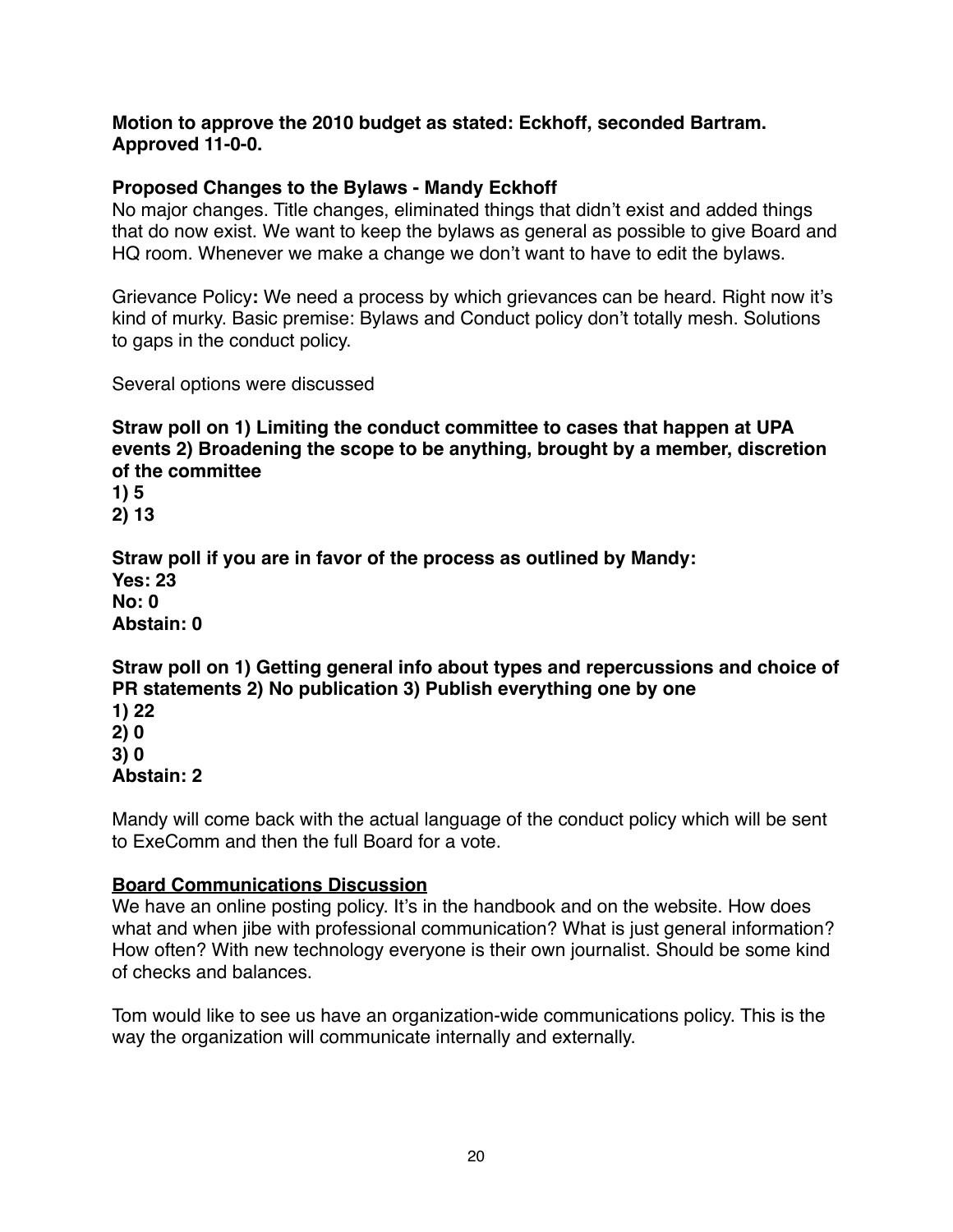The Board is elected. We do not always agree. Board members need to be re-elected. Board members need to be able to say they don't agree. To what extent is that conversation is allowable?

We should operate on a no surprises rule and have the ability to explain ourselves. A culture of constructive dissent is healthy. The existing policy is pretty good. It lists common sense. Never assume your audience is who you assume it is. Assume the audience is everyone.

The Board sometimes does not seem real since we sometimes don't come out as individuals.

People vote for people they know of. We just need to communicate. We should have a policy that pushes us out there.

No one should ever dissent without also describing why something was passed.

We should make sure we focus on feeding the vast majority of the community that is happy with how things are operating. We don't want to feed the criticism.

## **Continuation of the discussion of PROPOSAL 2010.08 - REVISED OBSERVER POLICY**

We shouldn't write our way out of the future. There might be cases where we want observers to stop play.

We come back looking at what the members want. The majority of our members have been playing for less than 5 years. They don't have a super long view. We need to be careful about the questions we're asking. If we pass this now, the kids won't be able to choose active travel calls.

There is no right answer. It's more about identity, culture, and what the sport is all about than getting it "right".

We need to figure out codification without slipping down the slope away from self officiation. There are tugs from both sides.

It seems possible for observers to be involved without Ultimate losing its heart and soul.

There is a general desire to maintain certain unique elements -- spirit and personal responsibility. At the same time we want fair competition and the ability to sell the sport. We need to show people that we are doing the things that they want. Fear of no specificity is that there is no stop sign.

Need to draw a clear line. Question is fundamental: Do we have a policy or not?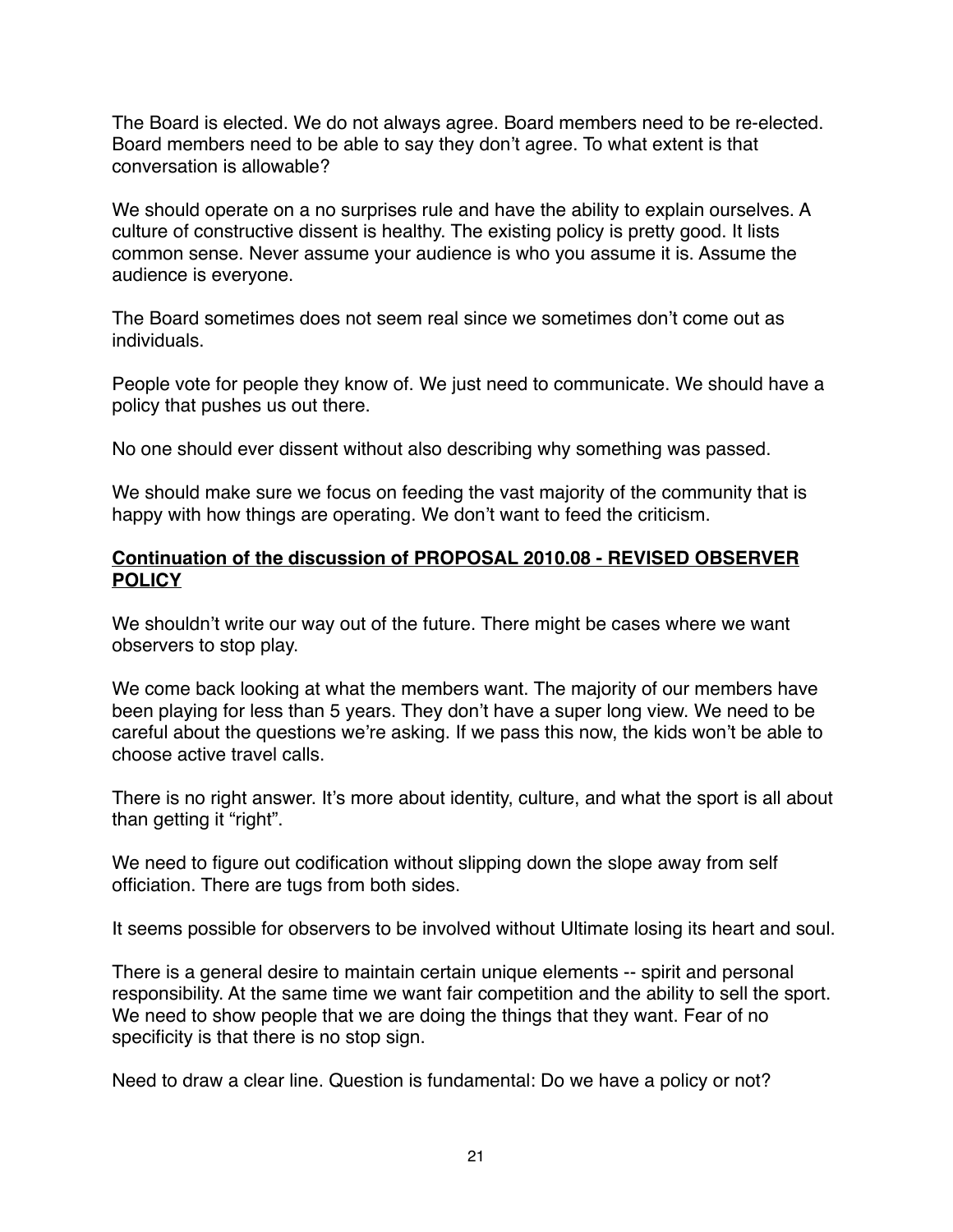**Straw poll 1) Should there be an observer policy 2) a) See a policy that draws a line in the sand and is specific or b) Something fairly vague, maximized flexibility 1) 23/0/1**

**2) 14 (a), 6 (b), 4 abstain**

**Straw poll on if there is a line drawn, should it be that observers should not be able to stop play. (Basically the status quo, but no active travel, no active stall) Does not change stopping for conduct.**

**Yes: 18 Against: 3 Abstain: 3**

**Motion to table Proposal 2010.08: Terry, seconded Ambler. Approved 11-0-0.**

## **PROPOSAL 2010.09 - MARTY BAKKO MASTERS SOTG**

**Surly:** Russ Adams, Omar Ansari, Eric Enge, Mark "Paco" Enright, John Fenske, Adam Goff, Seth Grossinger, Jimmy Mott, Dan Rydel, and John Sandahl

**New York Masters:** Conrad Aamodt, Bill Baer, John Garb, Matty Jefferson, Matthew Karowe, Sanjeev Khanna, Skip Kuhn, Alexander Peters, Mark Schultz, Kenny Silver, and Eddie Stone.

**Other Masters Players:** Dave Chaiken (Ball & Chain), Johnny Hock (Real Huck), Dan Lieberman (Cynics), Rex O'Quinn (Mileage), Chris Reynolds (Real Huck), Greg Williams (Cynics)

*Proposal Wording: The Masters Division represents an opportunity for an aging Ultimate athlete to continue to play the sport he or she loves. It*'*s less about the glory of our youth, and more about coming to terms with our aging bodies, our diminished stamina, our chronic aches and pains, and for an unfortunate few, our own mortality. We are middle aged and have family and work obligations. Our best days are slightly behind us, and yet, the Masters player perseveres in spite of this because we simply possess an abiding joy and love of the game.* 

*Our division should have a Spirit Award that encompasses these disparate qualities, and honors the dignity, good cheer, and hope of one of our members of the community who passed before his time.* 

*We respectfully suggest that the UPA consider honoring Marty's memory in one of the following ways:*

*- Create a Spirit of the Game award in Marty's name to be given to one player from the Masters Division each year at Nationals in recognition of a player who embodies the true Spirit of the Game and who has demonstrated other intangible qualities, such as: a long-term love of Ultimate, a reverence for fair play, a wry sense of humor, an appreciation of the larger fellowship of our community, uncommon courage in the face of long odds, and/or a joyful & competitive heart.*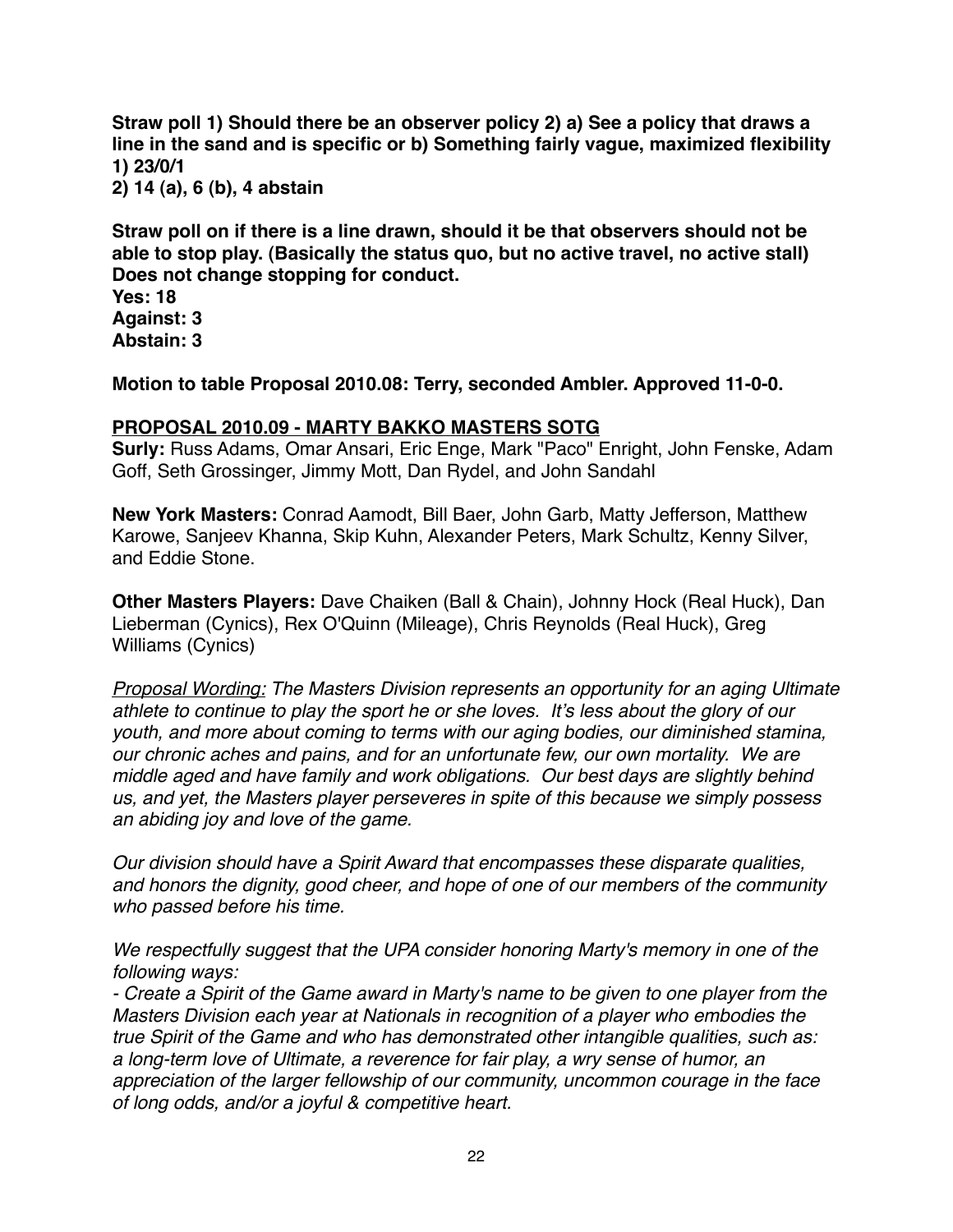*- Or, provide a Spirit of the Game award in Marty's name to the top team in the Spirit rankings of the Masters Division*

*- Or, consider naming the Masters Division trophy after Marty: perhaps call it the Bakko Trophy.*

## **Discussion**

He is the embodiment of what we are. The award would be just like the awards for the open and women's divisions. It gives leeway to the staff to come up with what makes most sense.

Should there be a more formal process for determining awards? We don't really have any first hand information.

We should stand by what we stand by. The proposal was done how it was supposed to have been done. Rejecting the proposal since we don't have a good approval system is not a good precedent. We should stand by the process we have.

**Straw poll on 1) Passing it the way it is 2) Put in another step that would allow for more information gathering / community involvement**

**1) 16 2) 1 Abstain: 7**

**Motion to approve Proposal 2010.09 as written: Grossinger, seconded Seamon. Approved 9-0-2.** 

**PROPOSAL 2010.10 - VOTES OF DIRECTORS IN BOARD MEETINGS** Submitted by John Terry

*Proposal Wording: Proposal Wording: The board minutes will show how each director votes, in addition to the vote total, for each action taken by the board and recorded in the minutes.* 

# *Discussion*

It would better show our records.

Context is everything. We'd need to change much more than just showing how each Board member voted.

We would like to make it work.

This would be a way to prompt the membership into more active communication with the Board.